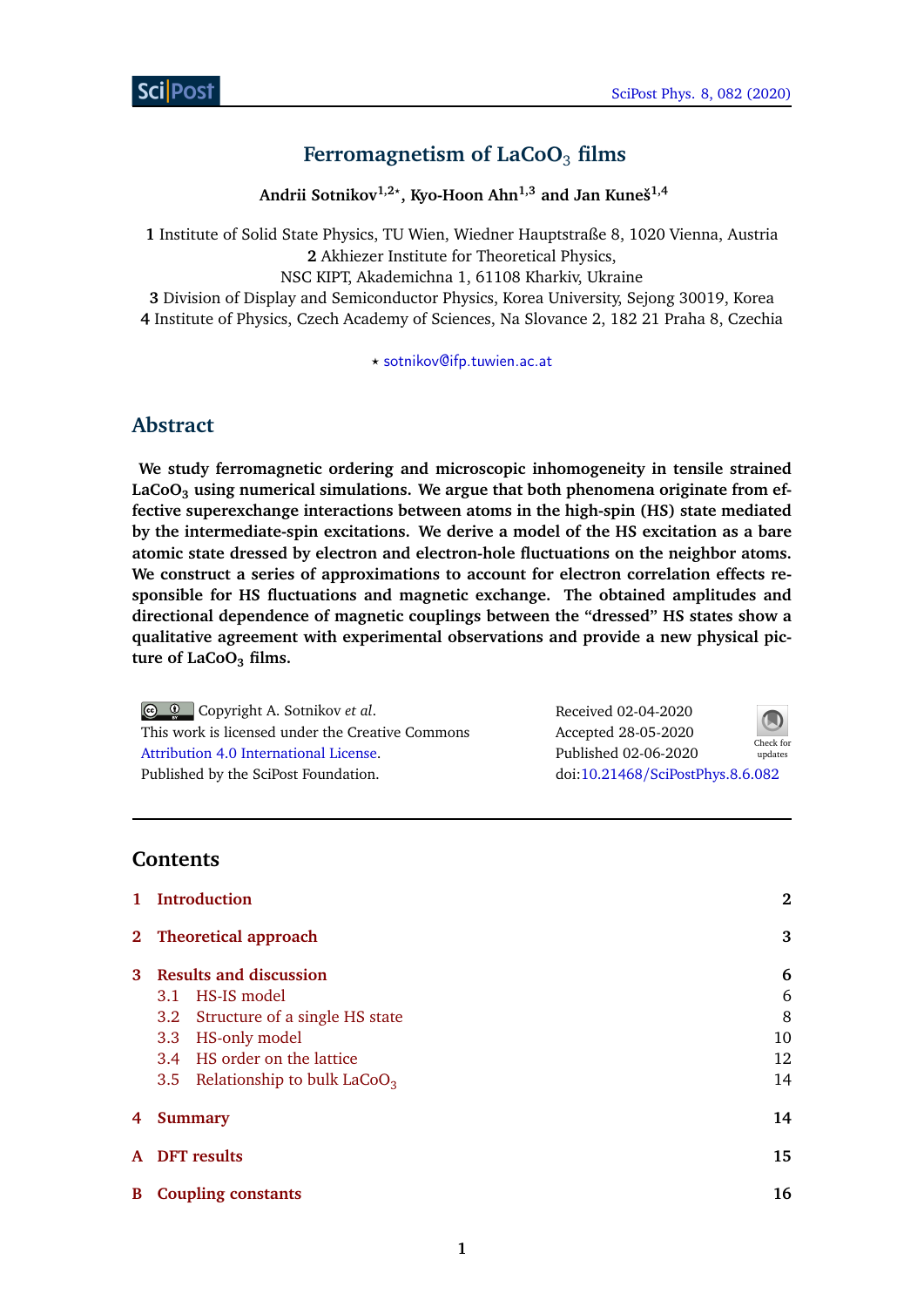#### **[C Spin and angular momentum matrices](#page-16-0) 17**

**[References](#page-16-0) 17**

# <span id="page-1-0"></span>**1 Introduction**

LaCoO $_3$  is an non-magnetic insulator, which develops a Curie-Weiss magnetic response and eventually transforms to metal with increasing temperature [[1–](#page-16-1)[4](#page-17-0)]. This peculiar behavior arising from proximity of several atomic multiplets has attracted attention for decades and the debate is not over yet. Strained films of  $LaCoO<sub>3</sub>$  were shown to develop a ferromagnetic (FM) order [[5–](#page-17-1)[9](#page-17-2)] while remaining insulating [[10](#page-17-3)]. Small value of saturated magnetization suggests that the FM state is not uniform on the atomic scale. Fujioka *et al.* [[11](#page-17-4)] observed a commensurate structure with the propagation vector  $(1/4, -1/4, 1/4)$ . A superstructure with magnetic atoms separated by three non-magnetic ones was observed with transmission electron microscopy [[12](#page-17-5)].

The discussion of bulk LaCoO $_3$  revolves around the nature of the lowest atomic excited state of  $Co^{3+}$  with the alternatives being the high-spin (HS) or the intermediate-spin (IS) states [[13–](#page-17-6)[17](#page-17-7)]. The spectroscopic data [[18,](#page-18-0) [19](#page-18-1)] as well as crystal-field considerations [[20](#page-18-2)] clearly favor the HS state as the lowest excitation. Two of us have recently proposed a new paradigm for the bulk compound [[21](#page-18-3)] arguing that the  $Co<sup>3+</sup>$  IS states in a crystal environment of LaCoO $_3$  cannot be viewed as atom-bound objects, but must be treated as mobile bosons (excitons) reflecting the mobility of the constituting  $e_g$  electron and  $t_{2g}$  hole. Recent resonant inelastic x-ray scattering (RIXS) experiments [[22,](#page-18-4) [23](#page-18-5)] reveal sizable dispersion of IS excitons supporting this picture. As a result, the IS states cannot be neglected despite their single-ion energy being several 100 meV above the low-spin (LS) ground state.

A peculiar feature of LaCoO $_3$  is the short-range ferromagnetic correlation in the middletemperature range [[24,](#page-18-6)[25](#page-18-7)], which becomes more pronounced in thin films leading to a ferro-magnetic phase below 94 K [[11](#page-17-4)]. Should the magnetism of LaCoO<sub>3</sub> originate from the HS state of  $Co^{3+}$  ions only, an anti-ferromagnetic (AFM) coupling between these is expected [[26](#page-18-8)]. There were several attempts to explain emerging FM long-range order in insulating  $LaCoO<sub>3</sub>$  under tensile strain [[25,](#page-18-7)[27](#page-18-9)[–30](#page-18-10)]. The LDA+U density functional calculations using Hartree-Fock-like treatment of intra-atomic *d*-*d* interaction [[28,](#page-18-11) [29](#page-18-12)] argue in favor of the superexchange-based mechanism for FM ordering. However, a more detailed analysis within the same framework allowing for AFM arrangement of HS shows that the LDA+U treatment can not be considered as conclusive due to diverse results, which strongly depend on the employed interaction parameters (see Ref. [[29](#page-18-12)] and Appendix [A](#page-14-0) for more details).

In this paper, we build a model of LaCoO $_3$  in the strained tetragonal structure with the aim to explain its ferromagnetism and atomic-scale inhomogeneity. The key microscopic observations are: i) The HS excitations can be viewed as bound pairs of mobile IS excitons. ii) The IS-IS bonding is strong enough to make HS bi-exciton a compact and almost immobile object. iii) At the same time, the IS-IS bonding is weak enough to allow existence of a cloud of virtual IS excitations on the Co sites neighboring the site in the HS state. iv) The interactions of overlapping clouds surrounding different HS sites are decisive for the HS-HS interactions beyond the nearest neighbors. These interactions are strongly anisotropic reflecting the shapes of the relevant Co *d* orbitals. These microscopic features are key to understanding the properties of LaCo $O_3$  films.

Despite LaCoO<sub>3</sub> being an insulator with quenched charge fluctuations, the number of lo-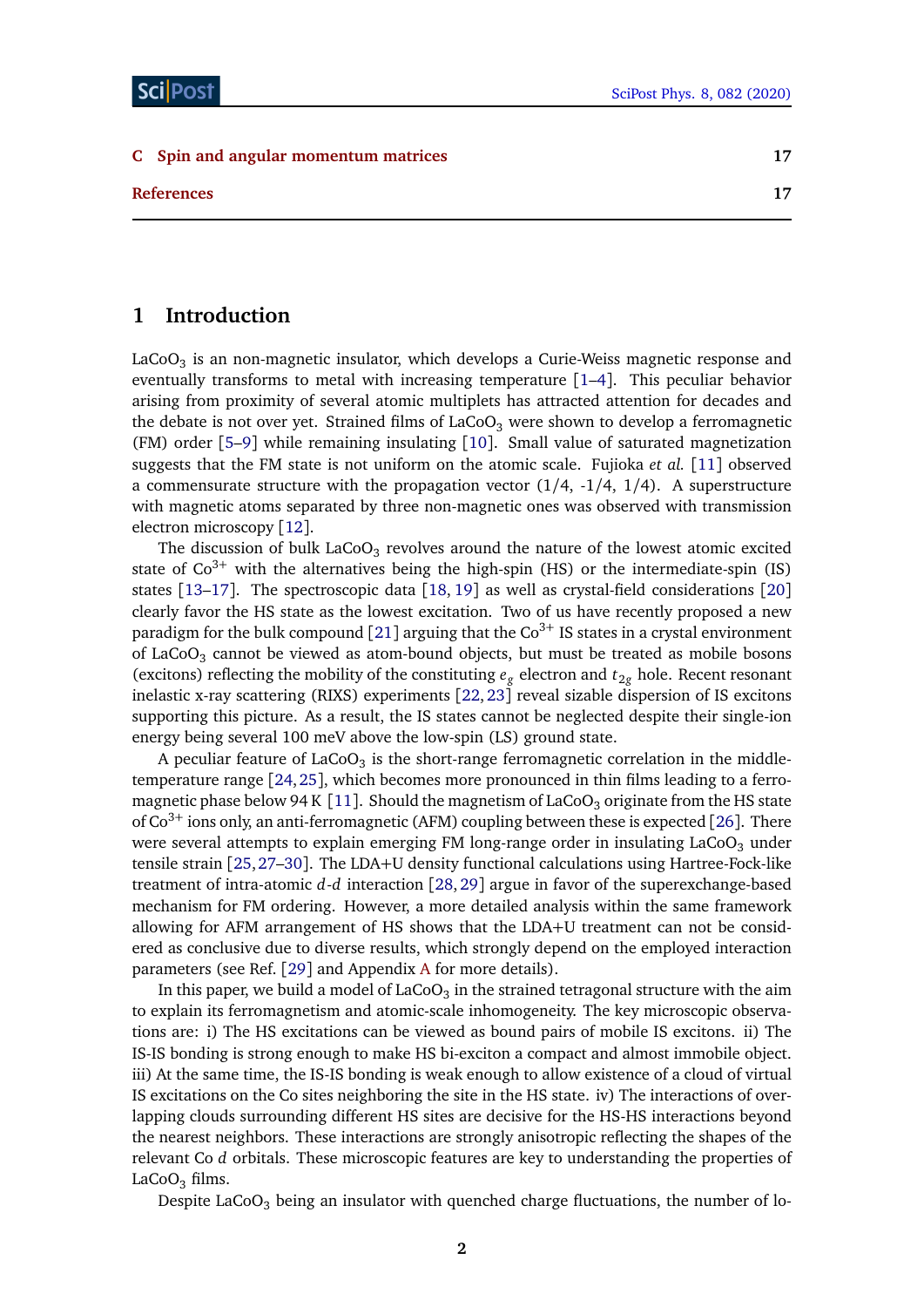<span id="page-2-1"></span>

Figure 1: (Left) Schematic representation of the main steps performed in the analysis with a gradual elimination of the high-energy states. (Right) Schematic comparison of the lowest local energies obtained after the step (B) for the depicted cubic (bulk) and strained (film) LaCoO $_3$  structures.

cal low-energy degrees of freedom involving LS, IS, and HS states is prohibitively large for a direct numerical treatment. Therefore, we construct a series of approximations. Starting from electronic description, we integrate out the charge fluctuations to arrive at an effective model in the Hilbert space spanned by the LS, IS, and HS states  $[21, 22]$  $[21, 22]$  $[21, 22]$  $[21, 22]$  $[21, 22]$ . We take advantage of the tetragonal crystal field, which lifts the orbital degeneracy of the HS and IS states and thus simplifies the description of the strained  $LaCoO<sub>3</sub>$  films in comparison to the bulk material. This model describes a gas of IS excitonic particles with strongly-directional mobility depending on their orbital character. Strong local attraction between IS excitons of different orbital character renders their immobile bound pairs (HS states) to be the lowest excitations of the system. In the next step, we integrate out the IS excitons and formulate a model in terms of HS particles. Dressed in that way HS bi-excitons possess strongly-directional inter-site interaction varying between repulsion along the crystallographic axes and in-plane next-nearest-neighbor attraction in the diagonal direction. As a result, spatially separated chains of HS sites provide an energetically stable building block. We show that dynamics of such chain can be described by the Ising-like model with FM coupling, which provides the lowest level of simplification we arrive at. We further study the arrangement of such chains in a three-dimensional (3D) system.

# <span id="page-2-0"></span>**2 Theoretical approach**

Our approach consists of three successive steps (see also Fig. [1\)](#page-2-1):

- (A) Density-functional theory (DFT) calculation is performed for the strained LaCoO<sub>3</sub> structure [[31](#page-19-0)]. A tight-binding (*d*-only) model in Wannier basis spanning the Co *d*-like bands is constructed [[32,](#page-19-1) [33](#page-19-2)] and augmented with the local Coulomb interaction within the Co 3*d* shell, which amounts to projecting out the O-2*p* orbitals.
- (B) The 5-orbital Hubbard model is reduced to an effective low-energy model spanning the LS, HS and IS states by employing the Schrieffer-Wolff transformation [[34](#page-19-3)]. This amounts to integrating out the local charge fluctuations from  $d^6$  to  $d^5$  and  $d^7$  configura-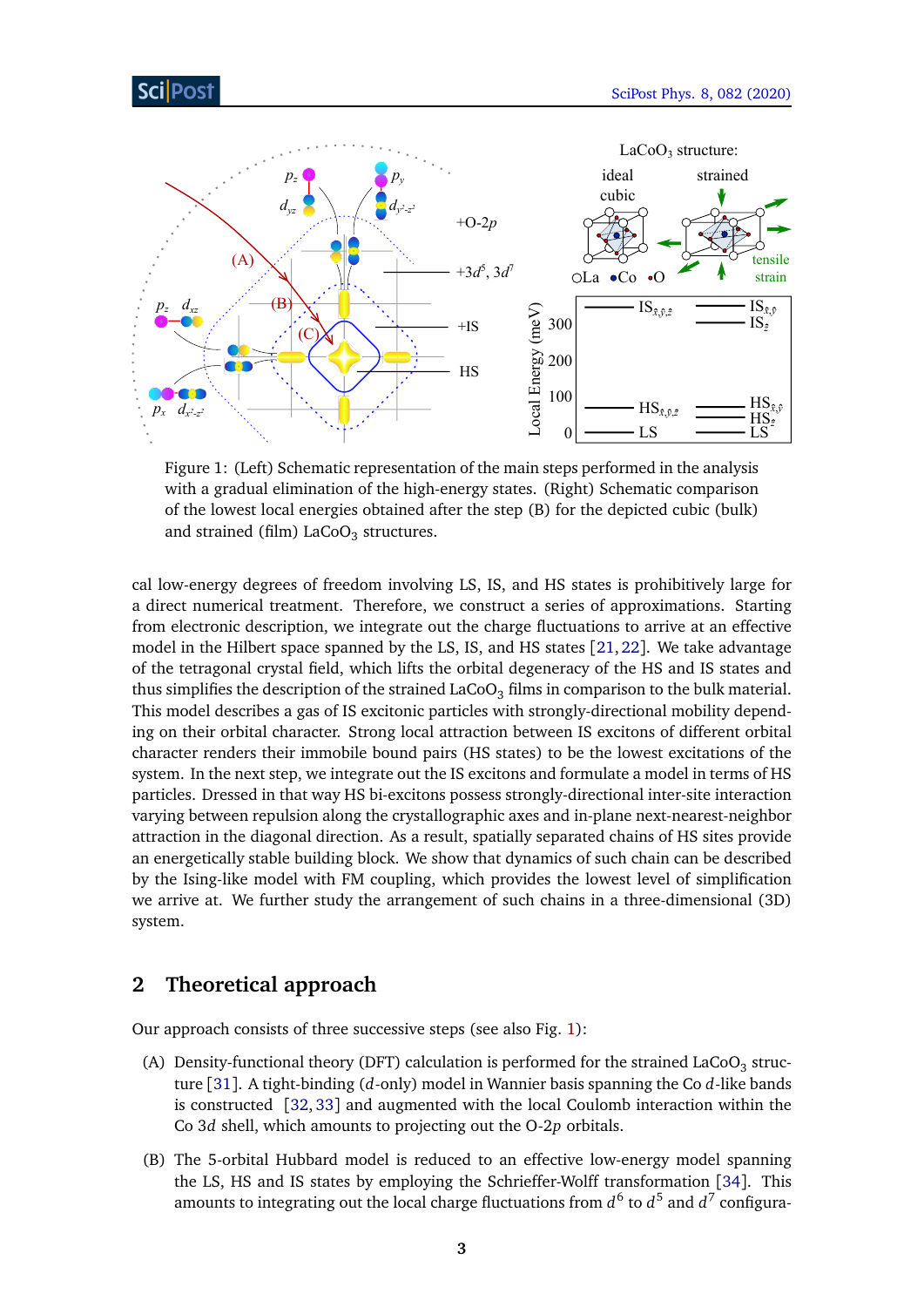tions. Furthermore, we use the tetragonal symmetry to restrict our model to the lowest HS-orbital singlet and two orbital flavors of the IS multiplet that are coupled. The model at this level describes a gas of hard-core IS excitons, which propagate on the lattice. The IS excitons with different orbital flavors interact via strong local attractive interaction, which gives rise to local bound pairs, bi-excitons.

(C) Analysing the behavior of the model (B), we come to the conclusion that for realistic strength of the attractive IS-IS interaction, the local bi-excitons are stable objects consisting of atomic HS state dressed with IS-IS fluctuations to the nearest-neighbor (nn) sites. The last layer of approximation consists in integrating out the IS states. This way we arrive at a model formulated in terms of HS particles only. These turn out to be immobile in the *x y* plane and interacting via strongly directional interactions.

In the following, we provide technical details about execution of the above program and point out the special features of the models (A)-(C), which justify our treatment. The numerical results and their discussion is left for the next section. The present theory neglects the structural relaxation in the microscopically inhomogeneous state, which may be important to capture its stability [[35](#page-19-4)[–38](#page-19-5)].

Step (A) follows a standard approach of constructing the multi-orbital Hubbard model used for correlated materials [[39](#page-19-6)]. DFT computational parameters are summarized in Appendix [A.](#page-14-0) To incorporate the correlation effects originating from electron interactions in the Co $^{3+}$   $d^6$  shell of LaCo $\mathrm{O}_3$ , we introduce the 5-orbital Hubbard Hamiltonian

<span id="page-3-1"></span>
$$
\mathcal{H}_{A} = \sum_{i} \mathcal{H}_{at}^{(i)} + \mathcal{H}_{t},
$$
\n
$$
\mathcal{H}_{at}^{(i)} = \sum_{\kappa} \varepsilon_{\kappa} c_{i\kappa}^{\dagger} c_{i\kappa} + \mathcal{H}_{SOC} + \sum_{\kappa \lambda \mu \nu} U_{\kappa \lambda \mu \nu} c_{i\kappa}^{\dagger} c_{i\lambda}^{\dagger} c_{i\nu} c_{i\mu}.
$$
\n(1)

The local part  $\mathcal{H}^{(i)}_{\rm at}$  consists of the tetragonal crystal field (diagonal in cubic harmonics basis), spin-orbit coupling (SOC), and the Coulomb interaction, while  $\mathcal{H}_t$  describes the inter-atomic hopping. The coupling constants are given in Appendix [B,](#page-15-0) *c* † *iκ* (*c iκ* ) are the fermionic creation (annihilation) operators, *i* labels the cobalt ion sites, while  $\kappa$ ,  $\lambda$ ,  $\mu$ ,  $\nu$  are the combined orbital and spin state indices.

In following, we proceed without spin-orbit interaction  $\mathcal{H}_{\text{SOC}}$ , which we treat perturbatively as described later. This way we can use higher symmetry of the Hamilatonian and apply corrections at the end instead of neglecting small terms at various points of steps (B) and (C). We diagonalize the local Hamiltonian  $\mathcal{H}_{\text{at}}^{(i)}$  and define the low-energy subspace  $\mathcal{L}$  to be the space spanned by 25 lowest  $d^6$  states: the spin-singlet  $S = 0$  LS state, the spin-triplet *S* = 1 IS states with the  $t_{1g}$  orbital symmetry (IS<sub>*x*</sub>̂ ≡ ( $y^2 - z^2$ )⊗ *yz*, IS<sub>*y*</sub><sup>∂</sup> ≡ ( $z^2 - x^2$ )⊗ *zx*,  $\text{IS}_{\hat{z}} \equiv (x^2 - y^2) \otimes xy$ ), and the spin *S* = 2 HS states with the  $t_{2g}$  orbital symmetry (HS<sub>*x*</sub>  $\equiv yz$ ,  $HS_{\hat{y}} \equiv zx$ ,  $HS_{\hat{z}} \equiv xy$ ). The strong-coupling expansion consists in the Schrieffer-Wolff transformation to the second order in the hopping  $\mathcal{H}_t$  [[40](#page-19-7)] (we consider the nn processes only). The resulting effective Hamiltonian can be written in the form

<span id="page-3-0"></span>
$$
\mathcal{H}_B = \sum_{\mathbf{i}, \mathbf{e}} \sum_{\alpha, \beta, \gamma, \delta \in \mathcal{L}} \varepsilon_{\alpha \beta \gamma \delta}^{(\mathbf{e})} T_{\mathbf{i}}^{\alpha \beta} T_{\mathbf{i} + \mathbf{e}}^{\gamma \delta},\tag{2}
$$

where the operator *T αβ*  $\int_{i}^{a}$  describes a transition between local states  $|\beta\rangle$  and  $|\alpha\rangle$  on the site **i**, while **e** labels the nn bonds.

The number of local degrees of freedom in the above model is still too high to allow for a numerical treatment of even a small cluster. We notice several symmetries that are weakly broken by SOC: (i) Viewing the HS state as a pair of IS excitons, the number of IS excitons of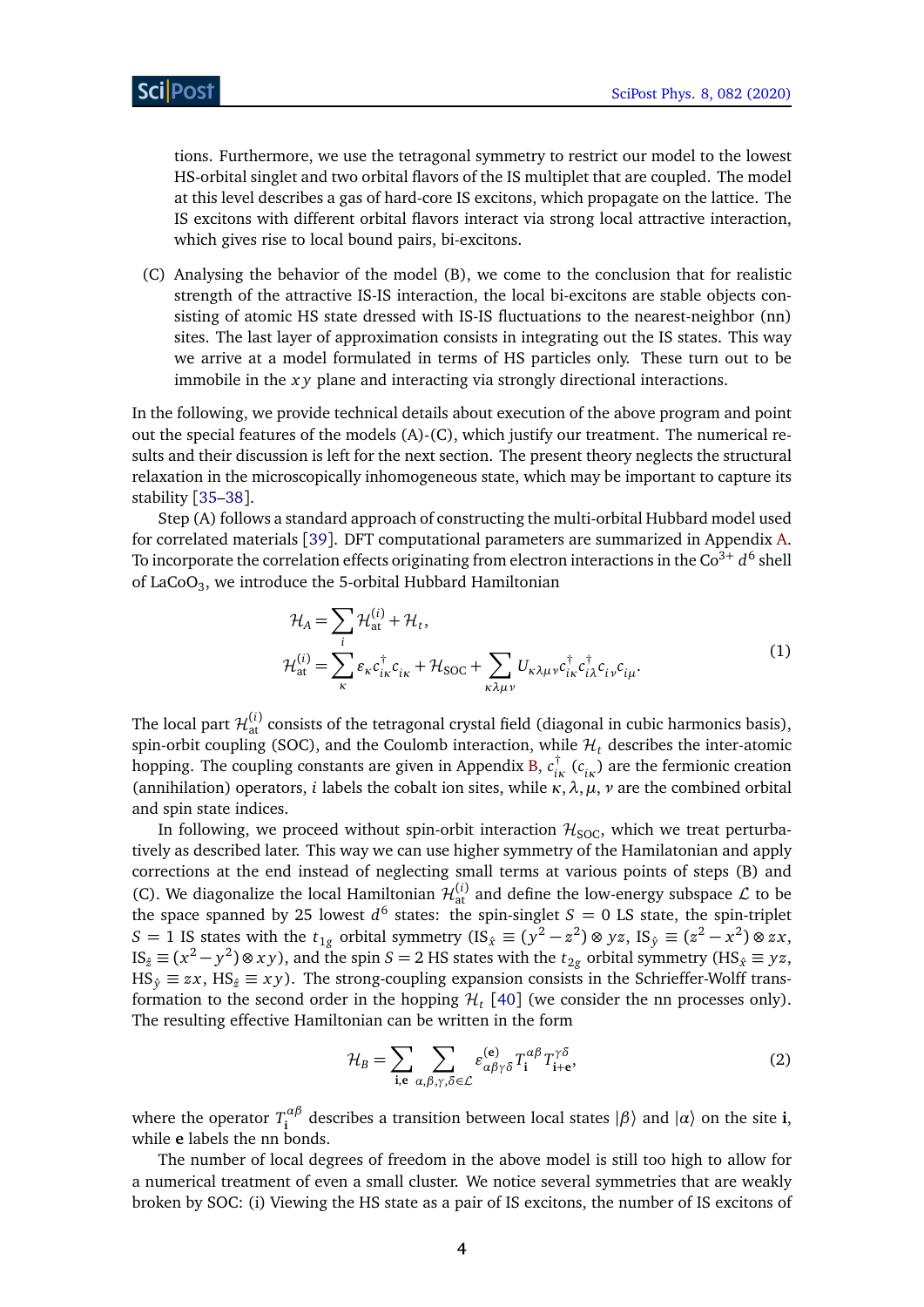### ScilPost

<span id="page-4-0"></span>

Figure 2: (a) Spin configurations of the relevant atomic *d* 6 states with tentative positions of their local energies  $E_\alpha^{(\text{loc})}$  in the strained LaCoO<sub>3</sub>. (b) Isosurfaces of the electron charge density from active (singly-occupied) orbitals of excitons in the lattice. (c)-(g) Schematic representation of spatial configurations studied within the ED approach in the *x y* plane. The mobile IS excitations are represented by lines and HS bi-excitons by open circles at their intersections.

a given orbital character is conserved. This is a simple consequence of the fact that a  $t_{2g}$ -hole cannot change its character (nn hopping is only possible between the same  $t_{2g}$  orbitals). This will allow us to work in subspaces indexed by the total number of IS excitons. (ii) The hopping amplitude of IS*α*<sup>ˆ</sup> along the *α*-axis is very small. We will assume that this hopping vanishes completely and thus IS*α*<sup>ˆ</sup> are confined to planes perpendicular to the *α*-axis. (iii) HS state can be viewed as a bi-exciton, e.g, HS*z*<sup>ˆ</sup> ≡ IS*x*<sup>ˆ</sup> ⊗ ISˆ*<sup>y</sup>* . Non-orthogonality of the *e<sup>g</sup>* orbitals forming the two IS excitons is accounted for by a correlated hopping terms in the effective Hamiltonian. (iv) The tetragonal crystal field splits  $HS_{\hat{z}}$  from the set of HS states to be the lowest state. In the following, we will consider the subspace containing only  $HS_{\hat{z}}$  and the states coupled to it, i.e., IS*x*<sup>ˆ</sup> and ISˆ*<sup>y</sup>* (see also Fig. [2\)](#page-4-0). This choice is justified *a posteriori* by noting that for realistic parameters, the lowest excited states are HS-like. (v) The Hamiltoninan [\(2\)](#page-3-0) without SOC has the SU(2) spin symmetry, which will allow us to further restrict the Hilbert space in numerical calculations.

The coupling constants of the model [\(2\)](#page-3-0) consist of nn coupling and on-site energies. The nn coupling is determined by the products of hopping elements in  $\mathcal{H}_t$  divided by denominator of the order of the interaction strength  $F_0$ . Changing the parameters of local interaction leads to more or less uniform scaling of all nn couplings, which does not change the studied physics significantly. Therefore, we treat the nn couplings as fixed, see Appendix [B](#page-15-0) for details. The onsite energies of the IS and HS excitations, which are obtained by the strong-coupling expansion and measured relative to the LS background, are less reliable, since they are calculated from differences of large numbers. In particular, the lowest excitation energy is experimentally known to be rather small ( $\leq$  20 meV). For this reason we fix the on-site energy of the IS<sub>*i*</sub><sup> $\hat{y}$ </sup> exciton to  $E_{\rm IS}$  = 330 meV, which matches well the RIXS data for the bulk LaCoO<sub>3</sub>, and treat the on-site IS-IS attraction *U*,  $E_{\text{HS}} = 2E_{\text{IS}} - U$ , as adjustable parameter. Since all our calculations are performed for a fixed number of IS excitons, the results do not depend on  $E_{\text{IS}}$ . This way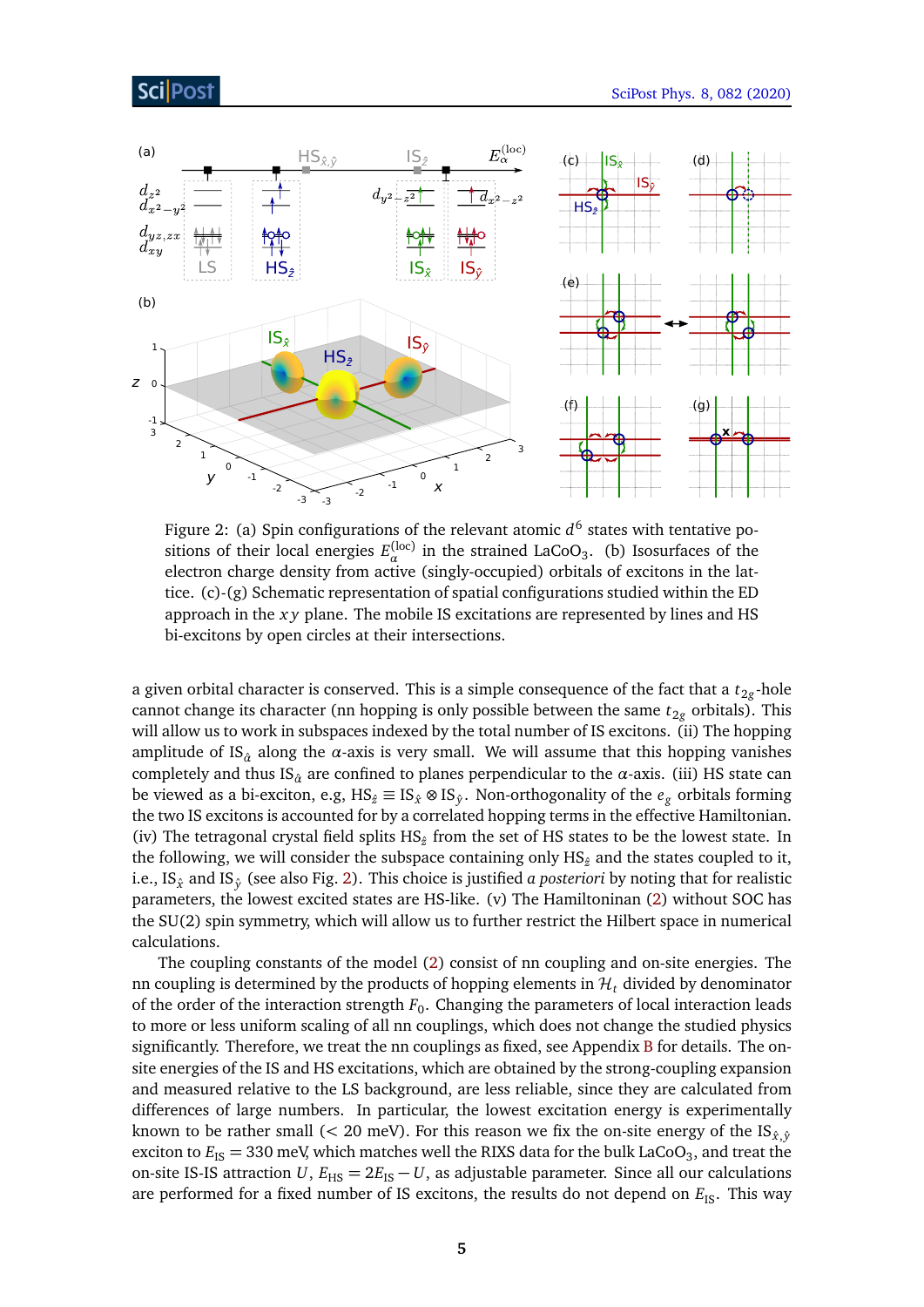we can analyze relative stability of various states, while the absolute excitation energy above the singlet ground state is not studied.

The step between models (B) and (C) is executed by performing series of exact diagonalization (ED) calculations for small clusters. The computational effort is heavily reduced by the confinement of IS excitons into their respective planes (or even lines in calculations for a single *x y* plane). We start by investigating the structure of a single HS excitation. To this end, we perform calculations in the subspace with one of each IS<sub> $\hat{x}$ </sub> and IS<sub> $\hat{y}$ </sub> exciton. We find that for realistic values of *U*, the ground state in the 2D case is a HS state located on the intersection of the "life-lines" of the two IS excitons, see Fig. [2\(](#page-4-0)b) and (c), with some admixture of IS-IS configurations. In the 3D case, the "life-lines" turn into "life-planes" and the HS state with the cloud of IS-IS fluctuations can propagate along a vertical line parallel to the *z*-axis in Fig. [2\(](#page-4-0)b).

Next, we study the effect of SOC in the single HS set-up. We find that it can be approximated by replacing the spin  $S = 2$  and the isotropic exchange  $S_i \cdot S_j$  with a pseudospin  $J = 1$ anisotropic *J*-*J* exchange with stronger in-plane component.

Finally, we study clusters with pairs of HS bi-excitons, i.e., the subspaces containing two of each IS<sub> $\hat{y}$ </sub> and IS<sub> $\hat{y}$ </sub> excitons. We determine that the lowest states are linear combinations of the dressed HS bi-excitons and use the respective eigenenergies to determine parameters of the model (C) formulated in terms of HS states only. In addition to the bare nearest-neighbor HS-HS repulsion present in the model (B), we obtain longer-range interactions, which arise from the interaction of the IS-IS clouds surrounding the HS cores.

### <span id="page-5-0"></span>**3 Results and discussion**

#### <span id="page-5-1"></span>**3.1 HS-IS model**

Upon the Schrieffer-Wolff transformation of the model [\(1\)](#page-3-1) and restricting to the lowest-energy sector containing HS*z*<sup>ˆ</sup> , the Hamiltonian [\(2\)](#page-3-0) acquires the form

<span id="page-5-2"></span>
$$
\mathcal{H}_{B} = E_{IS} \sum_{\mathbf{i},\Lambda,s} b^{\dagger}_{\mathbf{i},\Lambda,s} + (2E_{IS} - U) \sum_{\mathbf{i},s} h^{\dagger}_{\mathbf{i},s} h_{\mathbf{i},s} + \sum_{\lambda,\Lambda} t_{\lambda\Lambda} \sum_{\mathbf{i},s} b^{\dagger}_{\mathbf{i} \pm e_{\lambda},\Lambda s} L_{\mathbf{i} \pm e_{\lambda}} L_{\mathbf{i}}^{\dagger} b_{\mathbf{i},\Lambda s} \n+ \sum_{\lambda,\Lambda} t_{\lambda\Lambda}^{c} \sum_{\mathbf{i},s,s'} B_{ss'} h^{\dagger}_{\mathbf{i} \pm e_{\lambda},s+s'} b_{\mathbf{i} \pm e_{\lambda},\bar{\Lambda}s'} L_{\mathbf{i}}^{\dagger} b_{\mathbf{i},\Lambda s} + \text{H.c.} \n+ \sum_{\mathbf{i},\lambda,\Lambda} \sum_{k=0}^{2} \tilde{t}_{\lambda\Lambda}^{(k)} \sum_{q=-k}^{k} (-1)^{q} \sum_{s,s'} K_{ss+q}^{(k)} C_{s's'-q}^{(k)} h^{\dagger}_{\mathbf{i} \pm e_{\lambda},s} b_{\mathbf{i} \pm e_{\lambda},\bar{\Lambda}s'-q} b^{\dagger}_{\mathbf{i},\bar{\Lambda}s'} h_{\mathbf{i},s+q} \n+ \sum_{\mathbf{i},\lambda,\Lambda,\Lambda'} \sum_{k=0}^{2} J_{1\lambda\Lambda\Lambda'}^{(k)} \sum_{q=-k}^{k} (-1)^{q} \sum_{ss'} C_{ss+q}^{(k)} C_{s's'-q}^{(k)} h^{\dagger}_{\mathbf{i} \pm e_{\lambda},\Lambda s} b_{\mathbf{i} \pm e_{\lambda},\Lambda s+q} b^{\dagger}_{\mathbf{i},\Lambda's'} b_{\mathbf{i},\Lambda's'-q} \n+ \sum_{\mathbf{i},\lambda,\Lambda,\Lambda} \sum_{k=0}^{2} J_{2\lambda\Lambda}^{(k)} \sum_{q=-k}^{2} (-1)^{q} \sum_{ss'} K_{ss+q}^{(k)} C_{s's'-q}^{(k)} h^{\dagger}_{\mathbf{i} \pm e_{\lambda},s+q} b^{\dagger}_{\mathbf{i},\Lambda s'} b_{\mathbf{i},\Lambda s'-q} \n+ \sum_{\mathbf{i},\lambda} \sum_{k=0}^{4} J_{3\lambda}^{(k)} \
$$

where *L* †  $\frac{1}{\mathbf{i}}, b_{\mathbf{i}, \mathbf{j}}^{\dagger}$  $\int_{\mathbf{i},\Lambda s}^{\dagger}$  and  $h_{\mathbf{i},\Lambda s}^{\dagger}$ **i**,*s* are creation operators of Schwinger bosons representing LS, IS*Λ*=*x*ˆ,ˆ*<sup>y</sup>* and HS*z*<sup>ˆ</sup> states, respectively, with the spin projection *s* and orbital flavor *Λ* on the lattice site **i**. The physical states fulfil the hard-core constraint *L* †  $\int_{\mathbf{i}}^{\dagger} L_{\mathbf{i}} + \sum_{\Lambda, s} b_{\mathbf{i}, s}^{\dagger}$  $\int_{\mathbf{i},\Lambda s}^{\dagger} b_{\mathbf{i},\Lambda s} + \sum_{s} h_{\mathbf{i},s}^{\dagger}$  $\int_{\mathbf{i},s}^{1}h_{\mathbf{i},s} = 1$ . The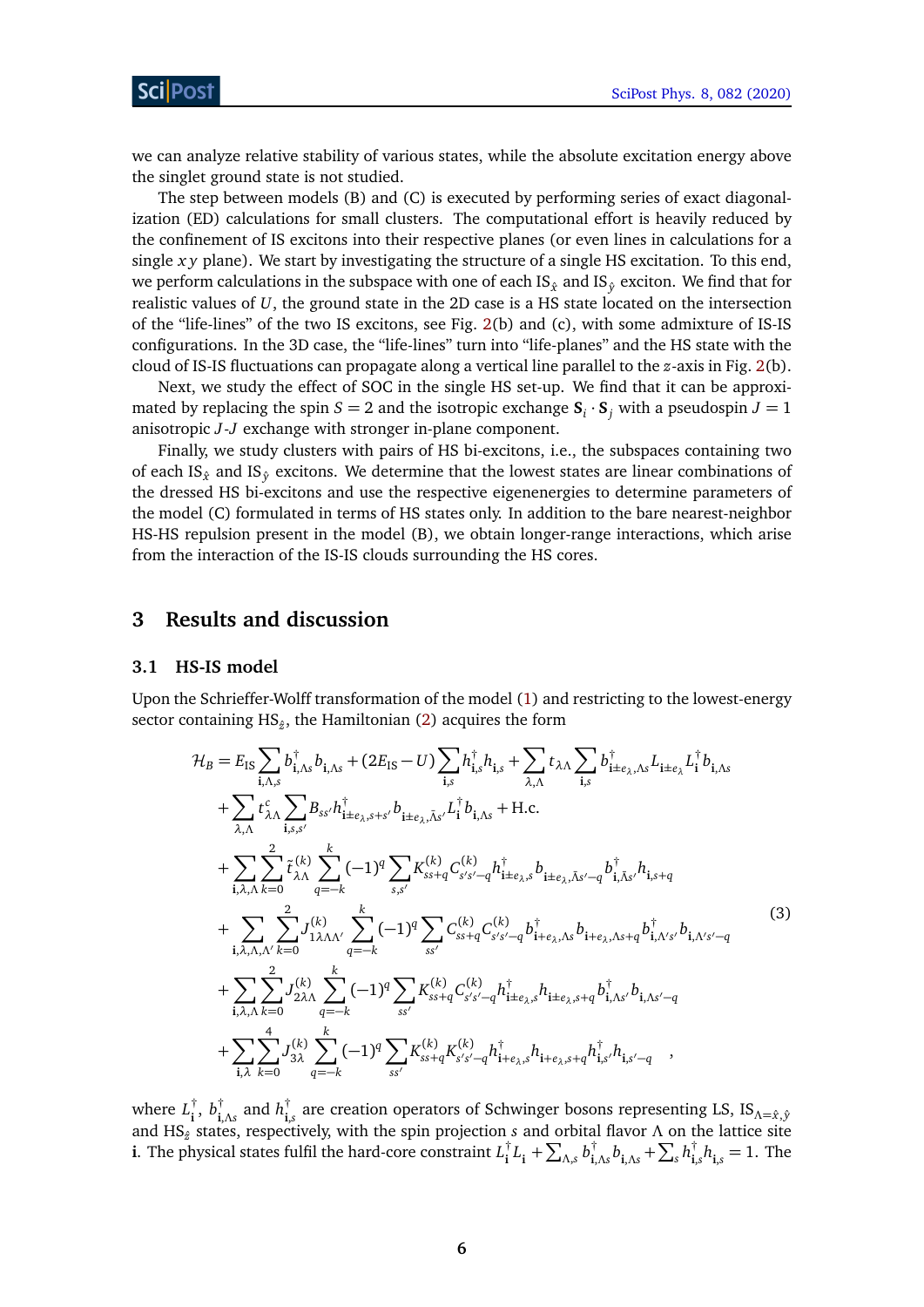<span id="page-6-0"></span>Table 1: Coupling constants in eV units of the effective model [\(3\)](#page-5-2). Following symmetries are obeyed:  $J_{1λΛΛ'}^{(k)} = J_{1λΛ'Λ}^{(k)}$ ,  $J_{1λΛ'Λ}^{(k)} = J_{1λΛΛ'}^{(k)}$ ,  $J_{2λ,0}^{(k)} = J_{1λΛΛ'}^{(k)}$ <sup>(k)</sup> =  $J_{2\bar{\lambda}\bar{\lambda}}^{(k)}$  $\overline{z}_{2\lambda\Lambda}^{(k)}$   $(\bar{z} = z, \bar{x} = y, \bar{y} = x),$ *t*<sub>*ΛΛ</sub>* = *t*<sub>*ΛΛ*</sub></sub>  $t_{\Lambda\bar{\Lambda}}^c = t_{\bar{\Lambda}\Lambda}^c$ ,  $\tilde{t}_{\Lambda\bar{\Lambda}}^{(k)} = \tilde{t}_{\bar{\Lambda}\Lambda}^{(k)}$ *(k)*</sup> and  $t_{\Lambda\Lambda} = t_{\Lambda\Lambda}^c = \tilde{t}_{\Lambda\Lambda}^{(k)} = 0.$  $t_{x\hat{y}}$   $t_{z\Lambda}$   $t_{x\Lambda}^c$ *x*  $\hat{y}$  *t*  $t_{z\Lambda}^{c}$   $\hat{t}_{x\hat{y}}^{(0)}$  $\begin{array}{cc} (0) & \tilde{t}^{(1,2)}_{x\hat{y}} \end{array}$  $\begin{array}{c|c} \tilde{t}^{(1,2)} \neq \tilde{t}^{(2,3)} \neq \tilde{t}^{(1,2)} \ \tilde{t}^{(1,3)} \neq \tilde{t}^{(1,3)} \end{array}$ 0.066 0.060 0.074 0.051 0.025 0.019 0.013 0.010  $k \mid J_{1x}^{(k)}$  $J_{1x\hat{x}\hat{x}}^{(k)}$   $J_{1x\hat{y}}^{(k)}$  $\begin{array}{cc} J^{(k)} & J^{(k)}_{1x} \end{array}$ *(k*)<br>  $1x \hat{y} \hat{y}$   $J_{1z \hat{x}}^{(k)}$  $J_{1z\hat{x}\hat{x}}^{(k)}$   $J_{1z\hat{x}}^{(k)}$  $J_{1z\hat{x}\hat{y}}^{(k)}$   $J_{2x}^{(k)}$  $J_{2x\hat{x}}^{(k)}$   $J_{2x}^{(k)}$  $\begin{array}{cc} J^{(k)} & J^{(k)}_{2z} \end{array}$  $\begin{array}{cc} J^{(k)}_{11} & J^{(k)}_{31} \end{array}$  $J_{3x}^{(k)}$   $J_{3z}^{(k)}$ 3*z* 0  $\vert$  -0.001 -0.017 0.175 0.074 0.054  $\vert$  -0.008 0.184 0.116  $\vert$  0.185 0.179  $1 \mid -0.001 \mid -0.033 \mid 0.091 \mid 0.036 \mid 0.018 \mid -0.012 \mid 0.045 \mid 0.031 \mid 0.023 \mid 0.027$ 

coefficients

$$
B_{ss'} = \begin{pmatrix} 1 & s & 1 & s' \ 2 & s + s' \end{pmatrix},
$$
  
\n
$$
C_{ss'}^{(k)} = f^{(1,k)} \begin{pmatrix} 1 & s & k & s' - s \ 1 & s' & k \end{pmatrix},
$$
  
\n
$$
K_{ss'}^{(k)} = f^{(2,k)} \begin{pmatrix} 2 & s & k & s' - s \ 2 & s' & k \end{pmatrix},
$$

are normalization factors  $f^{(S,2)} = \sqrt{S(S+1)(2S-1)(2S+3)}/3$ ,  $f^{(S,1)} = \sqrt{S(S+1)}$ , and  $f^{(S,0)} = 1$  times the Clebsch-Gordan coefficients, which ensure the  $SO(3)$  spin symmetry.

The summation bounds of the spin index are  $s = -1, 0, 1$  and  $s = -2, ..., 2$  for IS and HS states, respectively. It is also assumed that any expression with *s* out of the given bounds has zero prefactor. The index  $\lambda = x, y, z$  labels directions on the cubic lattice. In the following, we use the number operators  $n_{\mathbf{i},a} = \sum_s a_{\mathbf{i},a}^\dagger$  $\int_{\mathbf{i},s}^{\uparrow} a_{\mathbf{i},s}$  and  $n_a = \sum_{\mathbf{i}} n_{\mathbf{i},a}$ . The coupling constants are given in Table [1.](#page-6-0)

The model [\(3\)](#page-5-2) has several specific features mentioned above: i) The total numbers  $n_{b_{\hat{x}}}+n_h$ and  $n_{b_{\hat{y}}} + n_h$  are conserved. ii) The HS *h*-particles do not hop directly. iii) The IS  $b_{\hat{x}}$ - and  $b_{\hat{y}}$ particles can hop only within the *yz* and *xz* planes, respectively.

While the Hamiltonian [\(3\)](#page-5-2) looks complicated, its basis structure is actually simple. It describes two types of excitonic particles *b* †  $\int_{\mathbf{i},\Lambda_s}^{\mathbf{j}}(\Lambda=\hat{x},\hat{y})$ , which can move on the lattice in mutually orthogonal planes, interact via strong attractive ferromagnetic on-site interaction *U* and spin-dependent nn interaction. Since the HS state is not exactly a product of two IS states, the hopping and nn interaction amplitudes to some extent vary depending on the initial state. Therefore, we have *t* for the  $|LS, IS\rangle \leftrightarrow |IS, LS\rangle$  process,  $t^c$  for  $|HS, LS\rangle \leftrightarrow |IS, IS\rangle$  process and  $\tilde{t}$  for  $|{\rm HS, IS}\rangle \leftrightarrow |{\rm IS, HS}\rangle$  process. Similarly, the nn terms with  $J_1$ ,  $J_2$ , and  $J_3$  correspond to IS-IS, HS-IS, and HS-HS interactions, respectively. The superscript index of *J* (*k*) refers to spin-multipole order of the interaction with  $k = 0$  corresponding to the  $n_a n_b$  density-density interaction,  $k = 1$  to  $S \cdot S$  dipole-dipole interaction. Symmetry allows also quadrupole  $k = 2$ interactions, which cannot appear in the second-order processes and thus are absent in our treatment.

Finally, we briefly discuss the physics underlying the coupling constants in Table [1.](#page-6-0) The planar nature of the exciton hopping refers to the planar nature of both the hole and electron part of the exciton. For example, the IS<sub> $\hat{x}$ </sub> exciton consists of  $y^2 - z^2$  and  $yz$  electron and hole part, respectively, both of which have small hopping amplitude along the *x* axis (see also Fig. [2\)](#page-4-0). Positive sign of the hopping amplitude corresponds to the excitonic-band maximum at *Γ* point, in agreement with the experiment [[22](#page-18-4)]. To understand the origin of nn interactions, it is necessary to note that on the LS background the IS and HS (bi-)excitons reduce their energy by virtual hopping of electrons and holes to the nn sites. For the HS bi-excitons these processes happen in all directions, while for IS excitons in the respective "life-planes" only. Placing (bi-)excitons of the same orbital character on the nn sites blocks some of these processes, thus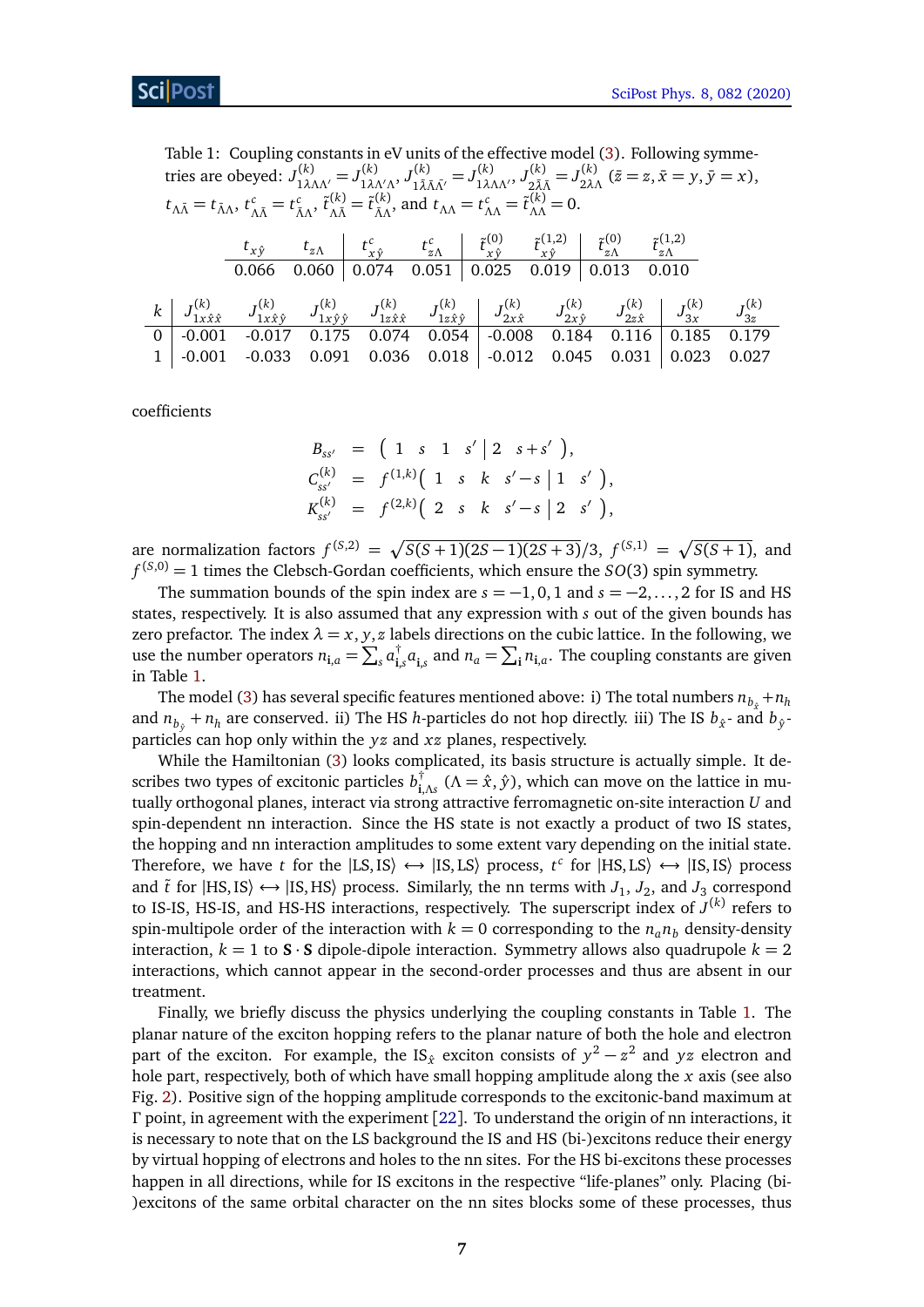causes an effective repulsion, e.g.,  $J_{1x}^{(0)}$ 1*x* ˆ*y* ˆ*y* , *J* (0)  $\frac{1}{2x \hat{y}}, \text{ or } J_{3x}^{(0)}$  $\frac{3x}{3x}$ . Should the spins of these nn (bi-)excitons be anti-parallel, the Pauli blocking is less effective, which adds an antiferromagnetic dipole-dipole component *J* (1)  $J_{1x \hat{y} \hat{y}}^{(1)}, J_{2x}^{(1)}$  $\frac{1}{2x\hat{y}},$  and  $J_{3x}^{(1)}$  $3x^{(1)}$ . The interaction on the bonds, along which one or both of the excitons have vanishing hopping amplitudes, is weak,  $J_{1x}^{(k)}$  $\int_{1x\hat{x}\hat{x}}^{(K)}$  being example of the latter.

### <span id="page-7-0"></span>**3.2 Structure of a single HS state**

**Quantum fluctuations.** We begin with numerical analysis of the structure of a single HS<sub><sup>*z*</sub></sup></sub> excitation. To this end, we investigate the subspace of the total spin  $S = 2$  containing one of each IS<sub> $\hat{x}$ </sub> and IS<sub> $\hat{y}$ </sub> excitons. Since the IS excitons are constrained to mutually perpendicular planes, the 3D problem is reduced to two intersecting 2D planes, each containing one IS excitation. Similarly, the 2D problem of a single *x y* plane, depicted in Fig. [2\(](#page-4-0)b), reduces to two intersecting 1D lines. We use exact diagonalization for finite systems with linear dimension  $L = 8$  and periodic boundary conditions. The physics is governed by the ratio of the attractive interaction to hopping  $U/t$ . In Figure [3,](#page-8-0) we show the energies as functions of  $U/t$  (equivalently, *EHS*), as well as the density distributions in the ground state of the 2D and 3D model. For weak *U*, the ground state of the 3D model consists of delocalized (plane-wave) IS excitons living in their respective life-planes. Between  $U/t$  of 4 and 6, a bound HS<sub> $\hat{z}$ </sub> bi-exciton is formed that can propagate along the intersection of the two planes forming thus a narrow band.

What is a realistic magnitude of the on-site IS-IS interaction  $U$  in LaCoO<sub>3</sub> and how accurately should it be determined? While the excitation gap of LaCoO $_3$ , because of its smallness, is very sensitive to the size of  $U$ , the wave functions of the excitations and their mutual interactions are much less sensitive. Setting  $U$  to approximate the experimental energy  $\tilde{E}_{\rm HS}$  of HS excitation thus provides a solid starting point for analysis of interactions between excitons. The corresponding value of  $\tilde{E}_{\rm HS}$  in bulk LaCoO $_3$  is about 10-20 meV [[18,](#page-18-0)[19](#page-18-1)]. The gap for ele-mentary excitations in the strained LaCoO<sub>3</sub> films is smaller or even negative <sup>[1](#page-7-1)</sup>. In both cases,  $|\tilde{E}_{\rm HS}| \ll E_{\rm IS}$ , with the experimental value of  $E_{\rm IS}$  between 300–350 meV [[22](#page-18-4)]. We can therefore safely assume that  $\tilde{E}_{\rm HS}\approx 0$  in our considerations. With some provision for the uncertainty of  $E_{\rm IS}$ ,  $\tilde{E}_{\rm HS}$  calculated at  $E_{\rm IS}$  = 330 meV puts the realistic *U*/*t* to the 8–10 interval, see Fig. [3.](#page-8-0)

In the determined  $U/t$  range, the ground state of the 2D and 3D problems is a HS biexciton with  $|$ HS, LS $\rangle \leftrightarrow |$ IS, IS $\rangle$  quantum fluctuations confined to the nn bonds. The ground state energy  $\tilde{E}_{\rm HS}=2E_{\rm IS}-U-\Delta_{\rm Q}$  is dominated by the bare HS contribution  $2E_{\rm IS}-U$  with a correction *∆*<sup>Q</sup> of about 40 meV and 80 meV due to quantum fluctuations in the 2D and 3D cases, respectively. The difference comes from effectively doubling the number of accessible neighbors by going from 2D to 3D. While in the 2D case the HS bi-exciton is confined to the intersection of 1D life-lines of the IS excitons, in the 3D case it can hop along the line of intersection of the corresponding life-planes with a moderate amplitude of  $+10$  meV. Inclusion of SOC lowers  $\tilde{E}_{\rm HS}$  by approximately 20 meV, an amount that does not affect the presented estimate of *U*.

The main result so far is the observation that in an insulator the HS bi-exciton is stable and can be viewed as an atomic HS state dressed with IS-IS fluctuations confined to the nn sites. With this picture in mind we will discuss the effect of SOC in the following.

**Spin-orbit coupling.** The SOC introduces an on-site mixing between LS and IS, IS and HS states as well as mixing within the HS and IS multiplets. The former causes violation of the conservation law  $2n_{\text{HS}} + n_{\text{IS}} = \text{const.}$  Thanks to the large separation between  $E_{\text{IS}}$  on one hand and  $E_{\text{HS}} \approx E_{\text{LS}}$  on the other, the violation is weak and will be neglected in the following. The

<span id="page-7-1"></span> $1$ The population of HS or IS states in their ferromagnetic ground state reflects either negative energy of these elementary excitations or an attractive interaction between them.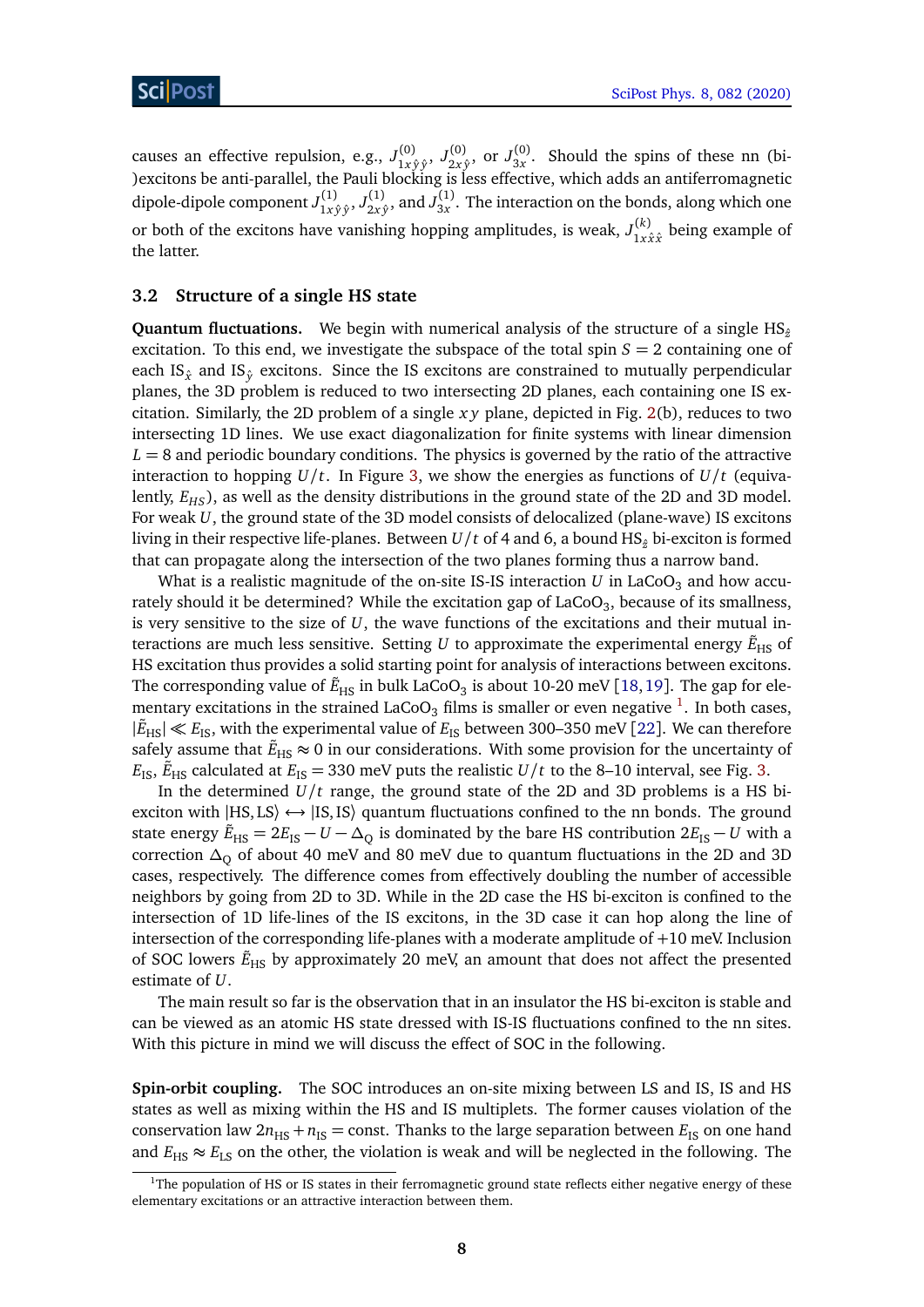<span id="page-8-0"></span>

Figure 3: Top row: Energies of the lowest eigenstates in the subspace with one  $HS_{\hat{\sigma}}$ state as a function of the IS-IS attraction  $U$ . Dashed line marks the bare energy  $E_{\text{HS}}$ assuming  $E_{IS}$  = 330 meV. The calculations were performed in the geometry described in the text with the linear size  $L = 8$ . Bottom row: The IS<sub> $\hat{x}$ </sub> (IS<sub> $\hat{y}$ </sub>) occupancy in the ground state as a function of  $U/t$ . Site 0 is the crossing point (the HS site). The densities on the nn and next-nearest-neighbour (nnn) sites are calculated along the *x* ( *y*) axis. In the 3D case, the density values integrated over the *z* direction are shown.

latter makes the hopping of IS excitons and thus HS bi-excitons weakly three-dimensional, however, the effect is much weaker compared to the inter-site interaction, derived in the next section, and is also neglected.

Thanks to the sizeable tetragonal crystal field, the triplet states retain a dominant  $HS_{\hat{z}}$ character. The leading effect of SOC is splitting of the HS*z*<sup>ˆ</sup> quintuplet into a ground state quasi-triplet and an excited doublet with energy separation of about 20 meV, see Fig. [4\(](#page-9-1)a). Projection on the quasi-triplet state, while neglecting the admixture of HS $_{\hat{\chi}}$  and HS $_{\hat{y}},$  approximately amounts to elimination of the  $S_z = \pm 2$  states of the HS<sub> $\hat{z}$ </sub> quintuplet. We introduce a pseudospin  $J = 1$  to describe the ground state triplet, which leads to a substitution  $S_z \rightarrow J_z$ ,  $S_{x,y} \to \sqrt{3}J_{x,y}$ . The rotationally invariant terms  $S_i \cdot S_j$  obtained without SOC thus undergo a simple transformation

$$
\mathbf{S}_i \cdot \mathbf{S}_j \rightarrow J_{iz} J_{jz} + 3 \left( J_{ix} J_{jx} + J_{iy} J_{jy} \right). \tag{4}
$$

As a result, we can proceed with analysis of the model without SOC and include the leading correction due to SOC by introducing the above substitution to the final results. This relation implies a preference for the in-plane orientation of magnetic moments in the film, which agrees with recent experimental measurements [[41](#page-19-8)] and the LDA+U analysis (see Appendix [A\)](#page-14-0).

Evaluating  $L_z$  and  $L_{x,y}$  matrices in the basis of the eigenstates of atomic Hamiltonian with SO[C](#page-16-0) (see Appendix C for details), we estimate the the effective *g* factors for the lowest  $J = 1$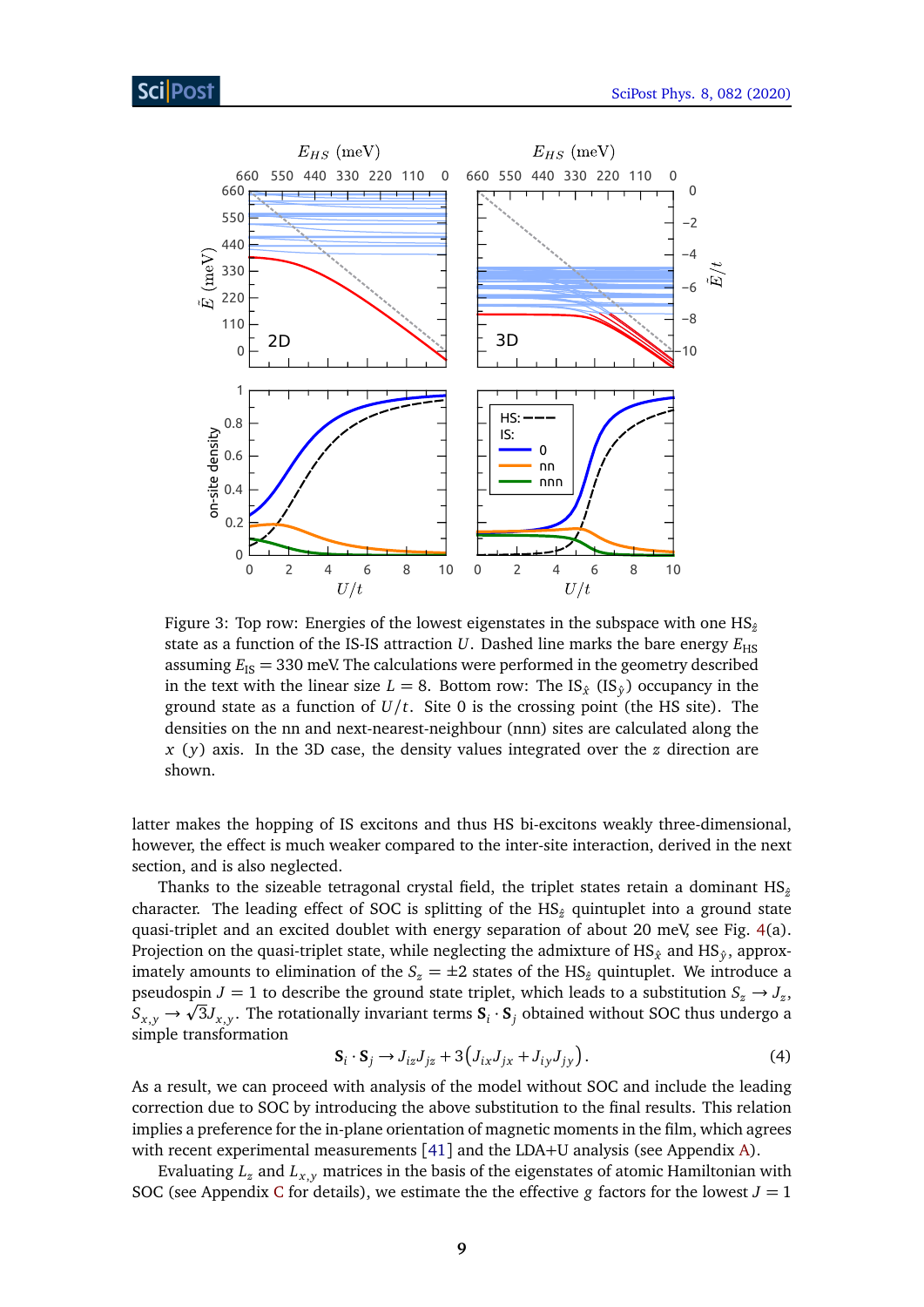# **ScilPost**

<span id="page-9-1"></span>

Figure 4: Splitting of atomic energies by SOC, where the maximal strength corresponds to  $\zeta = 56$  meV. In this limit, the structure of 5 lowest states is shown by plotting weights of the states (a)-(e). The labels and numbers on the top of color bars correspond to the orbital character and spin projection  $s_z$  in the cubic-harmonics basis ( $\zeta = 0$ ), respectively.

triplet from the the operator relation  $M = \mu_B(2S + L) = \mu_B gJ$ . The obtained *g* values are almost isotropic,  $g_{zz} \approx 2.73$  and  $g_{xx,yy} \approx 2.64$ .

### <span id="page-9-0"></span>**3.3 HS-only model**

Having established the stability of HS bi-exciton with respect to HS  $\leftrightarrow$  IS-IS dissociation, we eliminate IS excitons and formulate a model  $\mathcal{H}_C$  in terms of renormalized HS bi-excitons. These states can be viewed as a local HS core surrounded by IS fluctuations on nn sites. While multi-particle interactions are possible due to non-local structure of the renormalized HS states, we restrict ourselves to pairwise interactions and assume interactions involving simultaneously three or more particles to be less important. To estimate the parameters of  $\mathcal{H}_{C}$ , we diagonalalize  $\mathcal{H}_B$  in the subspace with two HS<sub> $\hat{z}$ </sub> bi-excitons in various geometries and analyze the spectrum and characteristics of the lowest eigenstates.

**Interaction in the** *x y* **plane.** To analyze the in-plane HS-HS interactions, we choose 2D geometry, in which the two  $HS_{\hat{\tau}}$  are confined to the *xy* plane. Neglected IS fluctuations in the *z*-direction, which do not contribute to *xy* interactions, amount to about 5% of the HS<sub><sup> $2$ </sub></sub> wave-</sub></sup> function. Hence, the interactions may be overestimated by 5% in 2D geometry with respect to the 3D one, a correction that is well beyond the expected accuracy of our treatment.

The confinement of IS<sub> $\hat{x}$ </sub> and IS<sub> $\hat{y}$ </sub> excitations to lines parallel to *y* and *x* axis, respectively, simplifies the calculations significantly: it allows to work in geometries corresponding to the pairs of lines parallel to the axes (with a somewhat different treatment of the situation, where the two HS states appear on the same line), see Fig.  $2(e)$  $2(e)$ - $(g)$ . The interaction strength for a given HS separation is obtained simply as the difference between the ground-state energy for a given two-HS geometry and twice the energy of a single HS state on a lattice of the same size.

First, we analyze the interactions in the fully FM polarized configuration,  $S_z = 4$ , in geom-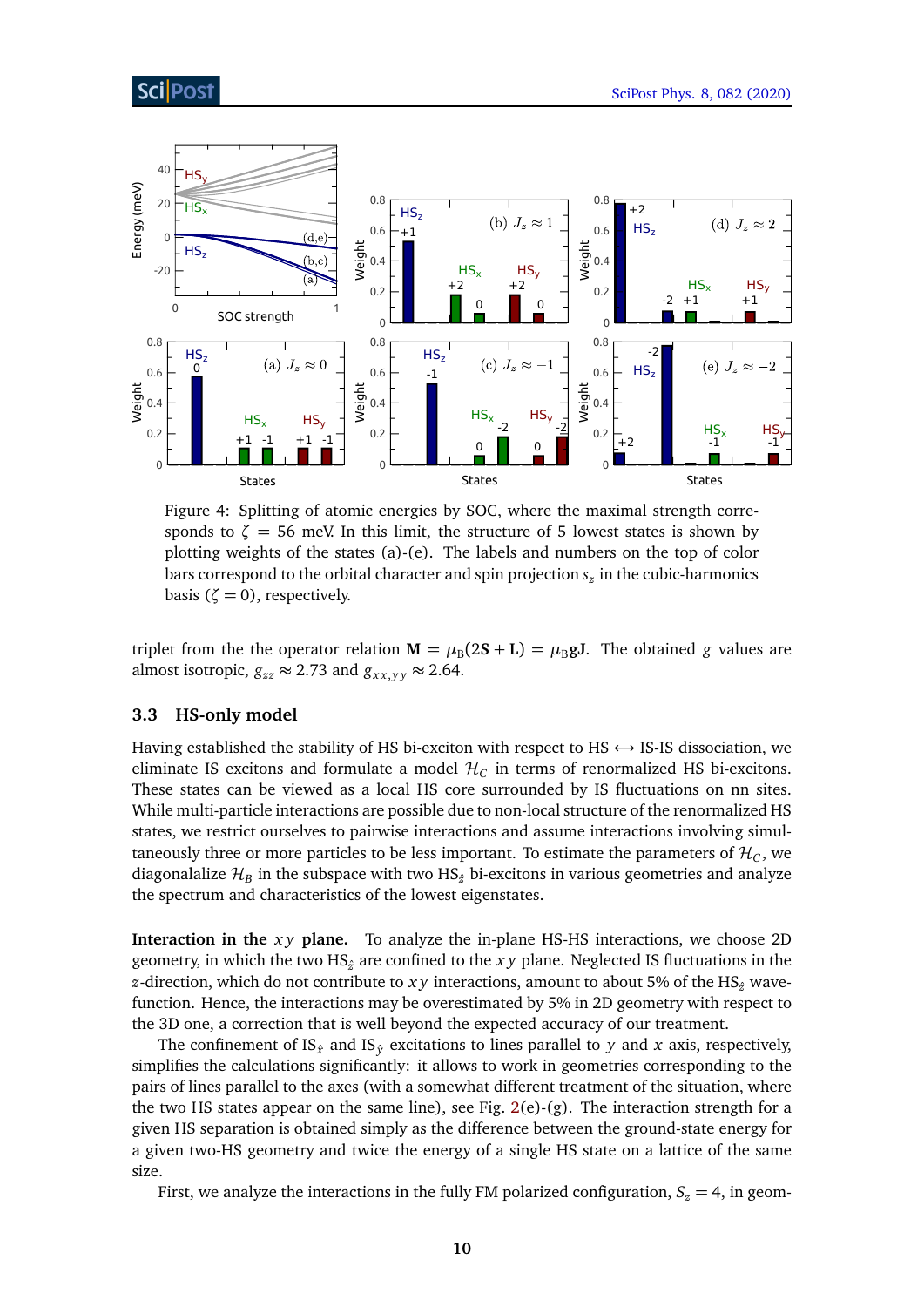<span id="page-10-1"></span>

|  |  |                                                  | Table 2: Values for the HS-HS interaction amplitudes in meV units in the effective |  |  |  |
|--|--|--------------------------------------------------|------------------------------------------------------------------------------------|--|--|--|
|  |  | model (5) at two different amplitudes of $U/t$ . |                                                                                    |  |  |  |

| $U/t$   $ i-j $   1   2   3                                                                                                           |  |  |  |  |                                                                       | nnn |
|---------------------------------------------------------------------------------------------------------------------------------------|--|--|--|--|-----------------------------------------------------------------------|-----|
| 8 $\left  V_{ii}^{(x,y)} \right $ 256 8.25 0.26 0.012 $\left  V_{ii}^{(z)} \right $ 286 4.63 0.11 0.005 $\left  J_{ex} \right $ -1.16 |  |  |  |  |                                                                       |     |
|                                                                                                                                       |  |  |  |  | $\vert$ 277 5.57 0.11 0.003 $\vert$ 332 3.18 0.04 0.001 $\vert$ -0.66 |     |

etry with periodic boundary conditions and the linear size  $L = 8$ . The results are summarized in Table [2.](#page-10-1) The nn interaction is strongly repulsive. It is dominated by the explicit nn HS-HS interaction in  $\mathcal{H}_B$ , see Eq. [\(3\)](#page-5-2) and Table [1.](#page-6-0) The AFM spin-dependent part does not overcome the spin-independent repulsion, thus the nn interaction remains strongly repulsive irrespective of spin configuration.

The second-neighbor (nnn) interaction along each of crystallographic axes is also repulsive. The origin of this repulsion is the hard-core constraint on the IS states of the same orbital character in  $\mathcal{H}_B$ , which restricts the virtual IS fluctuations. Since the constraint applies irrespective of spin projection, the interaction is spin-independent. The interactions at longer distances are repulsive for the same reason, but their amplitude is negligible at  $U/t \geq 8$  due to localization of the IS cloud to nn sites. The interaction between HS bi-excitons that are not on the same line is negligible for the same reason, except for the nnn interaction, which requires a special treatment.

The ground state of the configuration with the two corners of a square plaquette, see Fig. [2\(](#page-4-0)e), is a quasi-doublet, which originates from the HS bi-excitons exchanging the corners of the plaquette. Comparing the energies of the doublet with the energy of single HS bi-exciton as shown in Fig. [5\(](#page-11-1)a), we obtain an attractive diagonal interaction as well as the amplitude of the pair-hopping *t<sup>p</sup>* . Both the attractive nnn interaction and the pair-hopping have their origin in the on-site attraction between IS $_{\hat x}$  and IS $_{\hat y},$  which can meet in the "empty" corner of the plaquette. Since the on-site attraction is strongly FM, we expect the diagonal interaction as well as the pair-hopping to be strongly spin-dependent.

To investigate the spin structure of the diagonal nnn interactions, we perform calculations in the subspaces with total spin projections  $S<sub>z</sub>=4$ , 3 and 2. The calculations are performed on a  $2 \times 2$  plaquette with open boundary conditions. The results summarized in Fig. [5](#page-11-1) reveal that: i) The spin-independent part of the nnn interaction (and pair-hopping) is small. ii) The spin exchange interaction is FM and well approximated by  $S_i \cdot S_j$ . iii) The pair hopping term has more complicated dependence on  $\mathbf{S}_i \cdot \mathbf{S}_j$  and is large only for parallel spins. We point out that the mechanism of the attractive FM nnn interaction is similar to the classical 90° Goodenough-Kanamori superexchange, if one replaces the virtual excursions of electrons to the common anion site with virtual excursion of IS excitons to the common LS site.

According to the listed observations, we introduce an extended Heisenberg model in terms of the dressed HS states only (on the top of the LS vacuum),

<span id="page-10-0"></span>
$$
\mathcal{H}_{C}^{xy} = \mu \sum_{i} n_{i,h} + \sum_{i>j} V_{ij} n_{i,h} n_{j,h} + J_{\text{ex}} \sum_{\langle \langle ij \rangle \rangle} \mathbf{S}_{i} \cdot \mathbf{S}_{j} + \frac{t_{p}}{4} \sum_{\langle \langle ij \rangle \rangle} \varphi(\mathbf{S}_{i} \cdot \mathbf{S}_{j}) \tau_{i}^{+} \tau_{j}^{+} \tau_{i'}^{-} \tau_{j'}^{-} \tag{5}
$$

where  $n_{i,h} = (1 + \tau_i^z)/2$  are the HS density operators in the (HS,LS) basis,  $\tau^r$  ( $\tau^{\pm}$ ) are the Pauli matrices (ladder operators) representing pseudospin-1/2 operators in the same basis, **S***<sup>i</sup>* are the conventional spin  $S = 2$  operators of the HS state,  $\langle \langle ij \rangle \rangle$  indicates a summation over the nnn sites along two diagonals. While the indices *i* and *j* correspond to the sites on one diagonal in a plaquette, the sites *i'* and *j'* are their mirror images placed on the perpendicular one. The first term corresponds a single HS bi-exciton with the excitation energy  $\mu$ , the second one describes repulsion of HS bi-excitons along the crystallographic axes with characteristic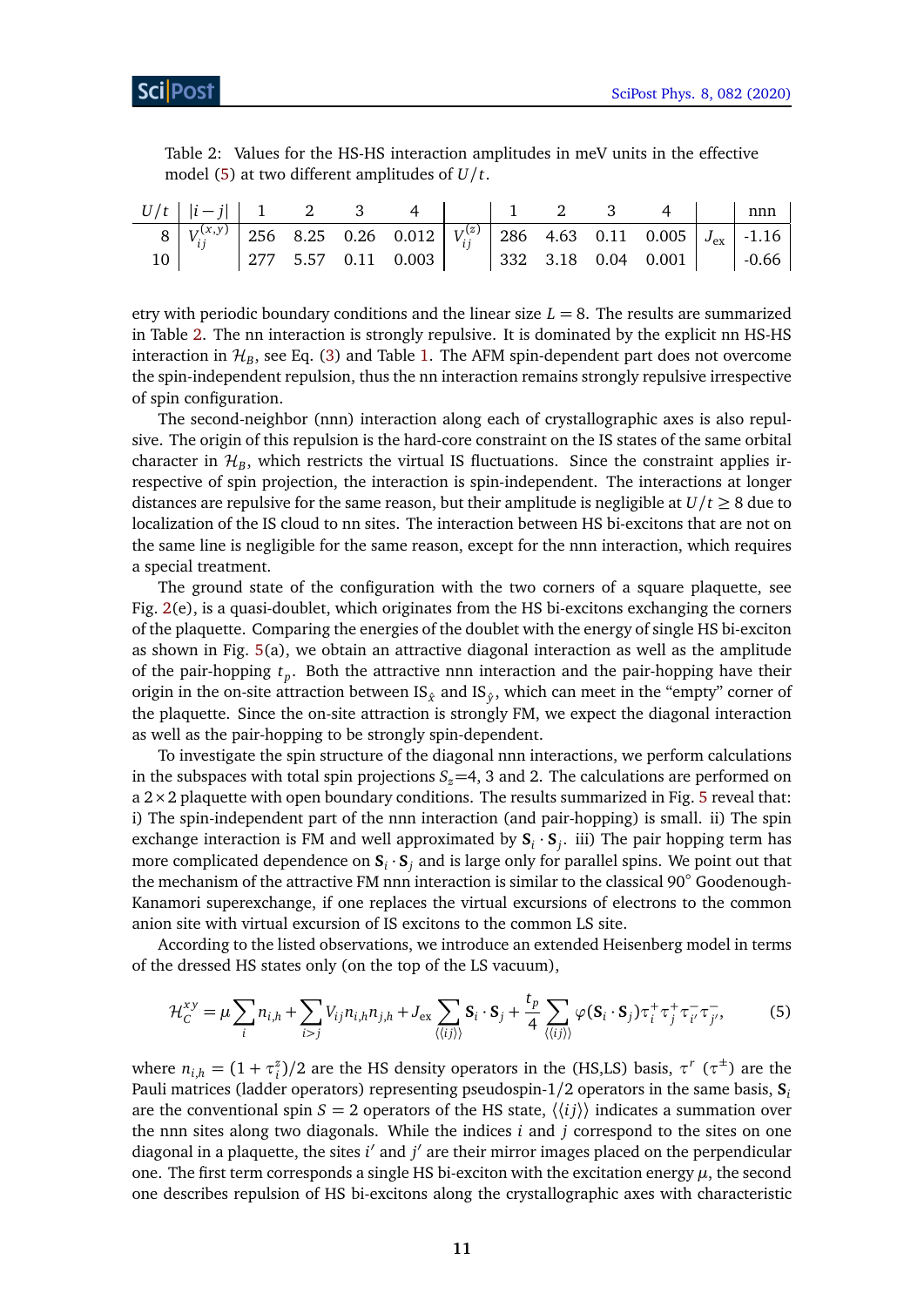<span id="page-11-1"></span>

Figure 5: (a) Lowest eigenenergies for a two-HS configuration shown in Fig. [2\(](#page-4-0)e) in the subspace  $S_z = 4$  and  $L = 8$ ; (b) their spin-dependent structure for the reduced system size  $2 \times 2$  sites compared to the eigenenergies of the two-site dimer in the spin-2 Heisenberg model with the FM coupling  $J_{ex}$ . (c) Extracted values of  $J_{ex}$  and  $t_p$  as functions of  $U/t$ .

values given in Table [2.](#page-10-1) The third term is the diagonal nnn interaction and the fourth is the pair-hopping on the square plaquette.

**Interaction out of the** *xy* **plane.** Extraction of the out-of-plane interaction parameters is cumbersome due to the mobility of HS bi-exciton in the *z*-direction. The repulsion along *z*-axis has similar characteristics and origin as the repulsion along the *x/y*-axis, see Table [2.](#page-10-1) There is a strong nn repulsion, originating from the bare HS-HS interaction in  $\mathcal{H}_B$ , and a sizable nnn repulsion, while the interaction between more distant neighbors is negligible. The mechanism of attractive diagonal interaction *J*ex present in *x y* plane is not active on *xz* and *yz* plaquettes. The reason is that the HS-IS repulsion relevant in this case  $J_{2x}^{(k)}$  $\frac{2x}{2x}$  is much stronger than the repulsion  $J_{2x}^{(k)}$  $\frac{f(x)}{2x\hat{x}}$  relevant for the *xy* plaquette. Simplified calculations on the 2 × 2 *xz* (*yz*) plaquette suggest that the diagonal interaction is an order of magnitude weaker (∼ 0.1 meV). To obtain a reliable spin structure of this weak interaction, explicit inclusion of SOC may be necessary and is not attempted here.

#### <span id="page-11-0"></span>**3.4 HS order on the lattice**

Next, we discuss ordering of the HS bi-excitons on the lattice. So far we have used the fact that the number of excitons per orbital flavor is approximately conserved, thus performed calculations for specific exciton-charge sectors without need to specify the energy of HS biexciton with respect to the LS vacuum,  $\mu$  in Eq. [\(5\)](#page-10-0). However, the energy  $\mu$  is crucial for determination of the global ground state. Experimental estimates of  $\mu$  in bulk LaCoO<sub>3</sub> yield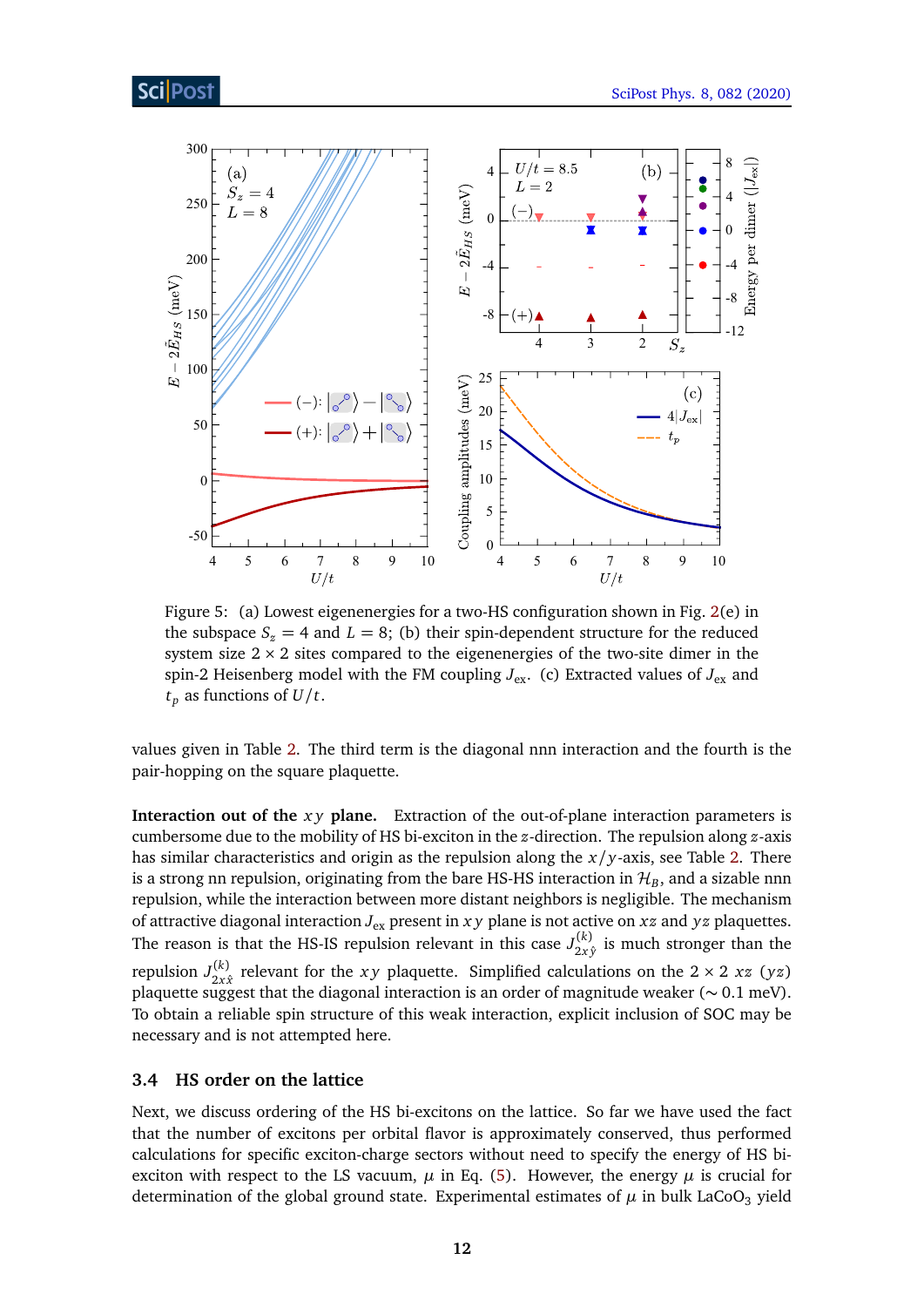<span id="page-12-0"></span>

Figure 6: Configurations of HS states in the 3D lattice at fillings 1/2, 1/3, and 1/4, where the states, which occupy 2D layers with different *i<sup>z</sup>* , are denoted by different symbols.

10–20 meV  $[18, 42]$  $[18, 42]$  $[18, 42]$  $[18, 42]$  $[18, 42]$ . To calculate  $\mu$  with the desired meV accuracy from first principles is unrealistic (unlike the other coupling constants that are effectively ratios of small and large parameters).

Therefore, we base our discussion on the experimentally observed evolution of  $LaCoO<sub>3</sub>$ with increasing lateral strain from non-magnetic bulk to ferromagnetic LaCoO<sub>3</sub>/SrTiO<sub>3</sub> films. The strain-induced tetragonal crystal field causes splitting of the HS multiplet into the lowenergy HS*z*<sup>ˆ</sup> singlet and the high-energy HS*x*ˆ,ˆ*<sup>y</sup>* doublet, while the energy of the HS*z*<sup>ˆ</sup> excitation above the LS state decreases, see Fig. [1.](#page-2-1) As a result, the excitation energy  $\mu$  of the dressed HS<sub><sup> $\alpha$ </sub></sub></sub></sup> bi-exciton also decreases from its bulk value.

Considering the ground state of the model [\(5\)](#page-10-0) as a function of decreasing  $\mu$ , we start from an empty (LS) lattice. Upon reaching a critical  $\mu_c$ , the nnn interactions will lead to formation of diagonal ferromagnetic chains separated by at least two empty sites, see Fig. [6,](#page-12-0) due to the strong nn and nnn repulsive interactions. Neglecting the pair-hopping terms and replacing the Heisenberg exchange with the Ising one, the model [\(5\)](#page-10-0) reduces to a generalization of the classical Blume-Emery-Griffiths model [[43](#page-19-10)]. While the pair hopping plays a role in determining  $\mu_c$  and chain separation in a single *xy*-layer problem, we conjecture that the pair hopping is strongly inhibited in the 3D problem due to strong nn repulsion along the *z*-axis. Neglecting the pair-hopping, we obtain  $\mu_c = 4J_{\rm ex}$  for a single layer problem. By reducing  $\mu$  below  $\mu_c$ , the FM chains start to form with a separation dictated by the repulsive interactions.

To proceed with the 3D problem, we assume identical order in all layers, i.e., we only have to determine the type of stacking. Considering nn and nnn repulsion along *x*, *y* and *z* axes yields the 1/3 HS-filling of the lattice with the stacking shown in Fig. [6\(](#page-12-0)b). Note that this order breaks the tetragonal symmetry. Another possible stacking obtained at filling 1/4 is shown in Fig. [6\(](#page-12-0)c). In this case, the chains in the adjacent planes are mutually perpendicular and the tetragonal symmetry is preserved. The (1*/*4, 1*/*4, 1*/*4) periodicity is consistent with the finding of Ref. [[11](#page-17-4)]. We point out that the orders at 1/3 and 1/4 filling are not distinguished by the out-of-plane nnn interactions. The larger spacing between the chains along the *z*-axis at 1/4 filling may be a consequence of the quantum-mechanical effects that we did not consider in this subsection, i.e., the in-plane pair-hopping or hopping along the *z*-axis estimated above.

It is clear that lowering of  $\mu$  favors higher lattice fillings. This can be achieved either by applying more strain or applying a strong magnetic field. This way one can proceed from 1/4 via 1/3 to 1/2 filling of the lattice. To achieve  $n_{\text{HS}} = 1/2$ , the magnetic energy must overcome the nnn repulsion  $V_2^{(x)} + V_2^{(y)} + V_2^{(z)}$  per atom (see Table [2\)](#page-10-1). With the present estimates of the *g* factor and the nnn amplitudes, the necessary field falls to the 90–130 T range. A further increase to the regime  $n_{\text{H}S}$  > 1/2 requires to overcome the nn repulsion in the 200–300 meV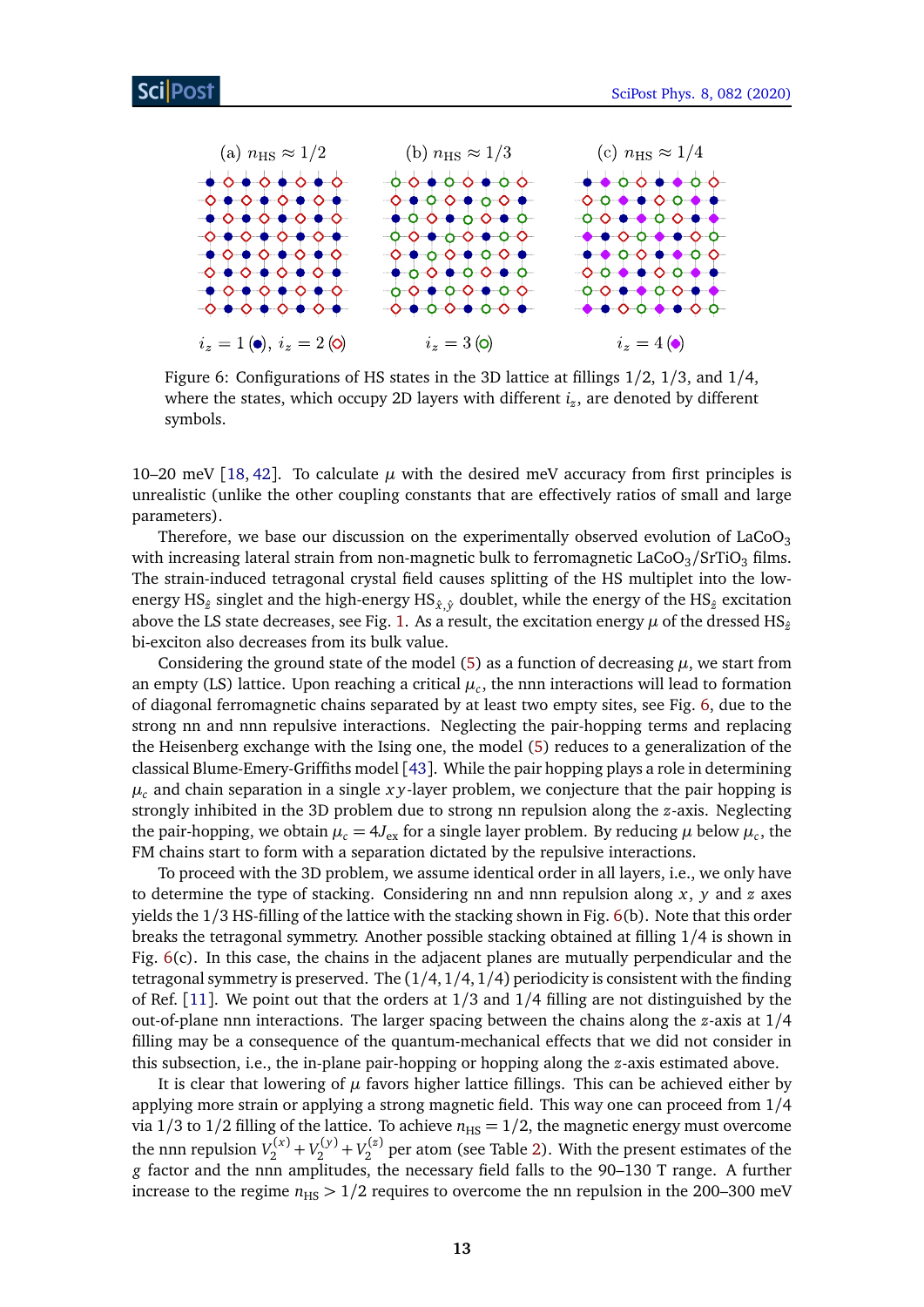range, thus cannot be achieved with the available magnetic fields.

Finally, we comment on the HS-HS FM exchange reported in some DFT studies, where the local-density approximation (LDA+U) was employed. The corresponding calculations by the same approach (see Appendix [A\)](#page-14-0) show that there is no universal  $90^\circ$  FM exchange mechanism at work and that the sign of the effective coupling depends strongly on the local interaction parameters. Indeed, the setting on Co sublattice in the spin-state ordered phase is not analogous to two cations hybridizing with two orthogonal orbitals on the common anion, for which the 90◦ Goodenough-Kanamori rule applies [[28](#page-18-11)]. In the spin-state ordered phase, the two HS ions hybridize with a common  $x^2 - y^2$  orbital on the LS site and, therefore, the AFM exchange should be expected, which is the case for effective interaction below 7 eV (neglecting the structural relaxation).

### <span id="page-13-0"></span>**3.5 Relationship to bulk LaCoO**<sup>3</sup>

An effective Hamiltonian for bulk LaCoO $_3$  can be constructed along the same lines as the present model for the strained film. Given the dominant HS–HS repulsion on nn bonds, the question arises why does the bulk system remains uniform [[44](#page-19-11)] despite a high concentration of HS excitations [[18,](#page-18-0) [42,](#page-19-9) [45](#page-19-12)] at temperatures that are order of magnitude lower than the nn interaction. We point out that a spin-state ordered state (checkerboard arrangement of HS and LS sites) is expected at these HS concentrations [[46–](#page-20-0)[48](#page-20-1)] even if the  $T = 0$  ground state is a pure LS state [[22,](#page-18-4)[49,](#page-20-2)[50](#page-20-3)]. To understand why the bulk LaCoO<sub>3</sub> at elevated temperature does not exhibit the checkerboard spin-state order or a more complex order as in the strained films, while it stays insulating, is one of the central questions concerning this material. We suggest that the difference between bulk LaCoO<sub>3</sub> and the strained films is the number of available HS states. While the repulsion between the HS excitations with the same orbital character is strong in all directions, the repulsion between HS excitations with different orbital character is weaker  $^2$  $^2$  and can be further reduced by anti-ferromagnetic orientation of their spin moments [[26](#page-18-8)]. We hypothesize that in bulk LaCoO $_3$  the orbital degeneracy allows the HS excitations come closer to each other and prevents formation of the spin-state ordered phase. The tetragonal crystal field of the strained films selects the  $\mathrm{HS}_\hat{z}$  state as the only relevant lowenergy excitation, which results in the spin-state ordered configuration supporting FM order. It should be pointed out that the mechanism leading the present FM state is very different from the ferromagnetism of metallic  $\text{La}_{1-x}\text{Sr}_x\text{CoO}_3$ .

# <span id="page-13-1"></span>**4 Summary**

We have studied the insulating ferromagnetism of  $LaCoO<sub>3</sub>$  films associated with the state disproportionation on Co sites. We have constructed a low-energy effective model in two steps of strong-coupling expansion. In the first step, we convert the multi-orbital Hubbard model into a model of strongly interacting mobile IS excitons and localized HS bi-excitons. In the second step, we eliminate the IS excitons to obtain a model of quasi-immobile HS bi-excitons. The approach allows us to estimate the relative strength and magnitude of various couplings in the model.

The key observations are the following. The HS state can be viewed as a bound pair of two IS excitons, which undergo virtual hopping to the neighbor sites. These fluctuations mediate HS-HS interactions beyond the nn bonds. We find that HS-HS interactions along *x*, *y*, and *z* axes are repulsive, while the nnn  $(\pm 1, \pm 1, 0)$  interaction is attractive for ferromagnetic orientation of the HS moments. We identify this interaction as the origin of the FM state of

<span id="page-13-2"></span><sup>&</sup>lt;sup>2</sup>This effect is related to the strong orbital and directional dependence of the IS-IS interaction in Table [1.](#page-6-0)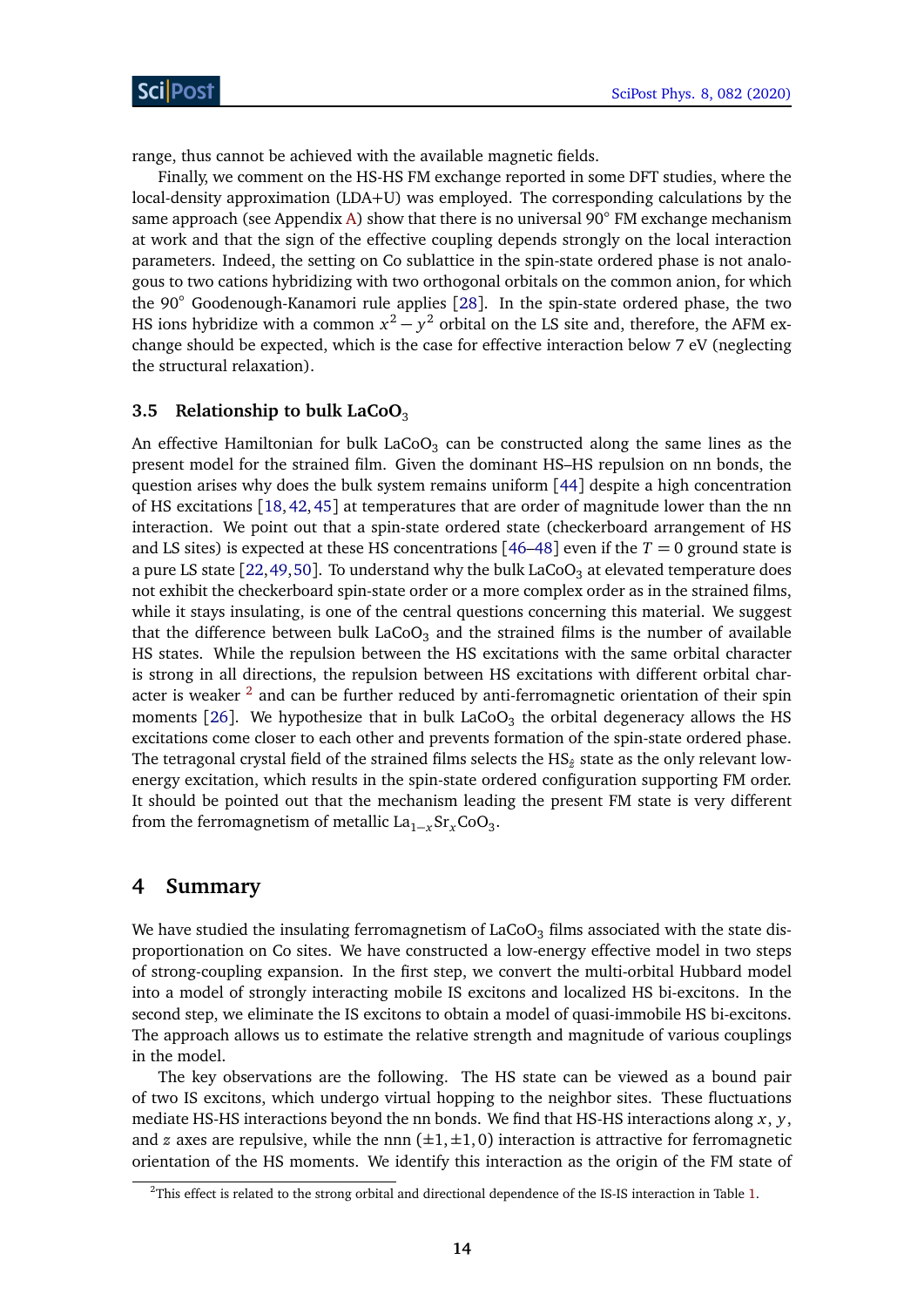strained LaCoO<sub>3</sub> and thus diagonal FM HS chains can be viewed as the basic building blocks of the FM state. The strong nn and nnn repulsion along crystallographic axes is responsible for the separation of HS chains by at least two nominal LS sites.

We point out that the HS-HS interaction mediated by IS hopping is not captured by LDA+U [[13,](#page-17-6) [27,](#page-18-9) [28,](#page-18-11) [47](#page-20-4)] or LDA plus the dynamical mean-field theory [[26,](#page-18-8) [48,](#page-20-1) [51,](#page-20-5) [52](#page-20-6)] calculations, while both of these approaches take into account the superexchange processes mediated by electron hopping. We have also argued that the main effect explaining the qualitatively different behavior of bulk LaCoO<sub>3</sub> and strained films is the orbital degeneracy of the HS multiplet, which is removed in the films by the tetragonal crystal field.

# **Acknowledgements**

The authors thank Atsushi Hariki, Jiří Chaloupka, and Dominik Huber for fruitful discussions, Juan Fernández Afonso for initiating the DFT calculations, and Anna Kauch for critical reading of the manuscript. Part of calculations was performed at the Vienna Scientific Cluster (VSC).

**Funding information.** This work has received funding from the European Research Council (ERC) under the European Union's Horizon 2020 research and innovation programme (grant agreement No. 646807-EXMAG). K.-H.A. is also supported by National Research Foundation (NRF) of Korea Grant No. NRF-2016R1A2B4009579 and No. NRF-2019R1A2C1009588.

# <span id="page-14-0"></span>**A DFT results**

**Computational details.** We performed DFT calculations based on the exchange-correlation functional of the local density approximation (LDA) with the all-electron full-potential code WIEN2<sup>K</sup> [[31](#page-19-0)]. For simulating the strained lattice structure, the centrosymmetric *P*4*/mmm* space group is employed with  $a = 3.89$  Å and  $c = 3.79$  Å being chosen for the lattice parameters. The basis size is determined by  $R_{\text{MT}} \times K_{\text{max}} = 7.0$ , with the muffin-tin radii of 2.5 for La, 1.91 for Co, and 1.65 for O in units of Bohr radius. To simulate the magnetic phases in the LaCoO<sub>3</sub> system, we construct a  $4 \times 4 \times 4$  supercell. Fig. [7](#page-15-1) shows three configurations: FM, AFM, and paramagnetic (PM). The AFM order is set in all **a**, **b**, and **c** directions, resulting a structure of the space group *C*2*/m* (no. 12). The Brillouin zone is sampled with a regular mesh containing up to 78 irreducible *k* points, which is sufficient to obtain a converged spin magnetic moment.

The LDA+U approach within the fully-localized limit (FLL) [[53](#page-20-7)] is performed to investigate the magnetic phases of Co sites due to strong correlation effects. To this end, we employed the effective Hubbard parameter defined by  $U_{eff} = U - J$  with  $J = 0$ , which is widely used in the FLL method. For SOC effects, four kinds of magnetization directions, [001], [100], [110], and  $[1\overline{1}0]$  are considered. In the AFM configuration, the direction of  $[110]$  is parallel to the stripe, while  $[1\bar{1}0]$  is perpendicular.

**Effects of** *U* **and SOC.** The differences of the total energies of three configurations in a wide range of  $U_{eff}$  are shown in Fig. [8.](#page-15-2) We have confirmed that the solutions obtained for all  $U_{eff}$ values (ranging from 4 to 8 eV) consist of HS and LS states only, while the IS contributions are negligibly small. As  $U_{eff}$  increases, the magnetically-ordered configurations become more favorable than the PM one. At  $U_{eff}$  < 7 eV, the AFM instability becomes dominant.  $U_{eff}$ values in this range are reasonable:  $U_{eff} = 3.8$  eV for Ref. [[29](#page-18-12)] and  $U_{eff} = 5.4 - 7.0$  eV for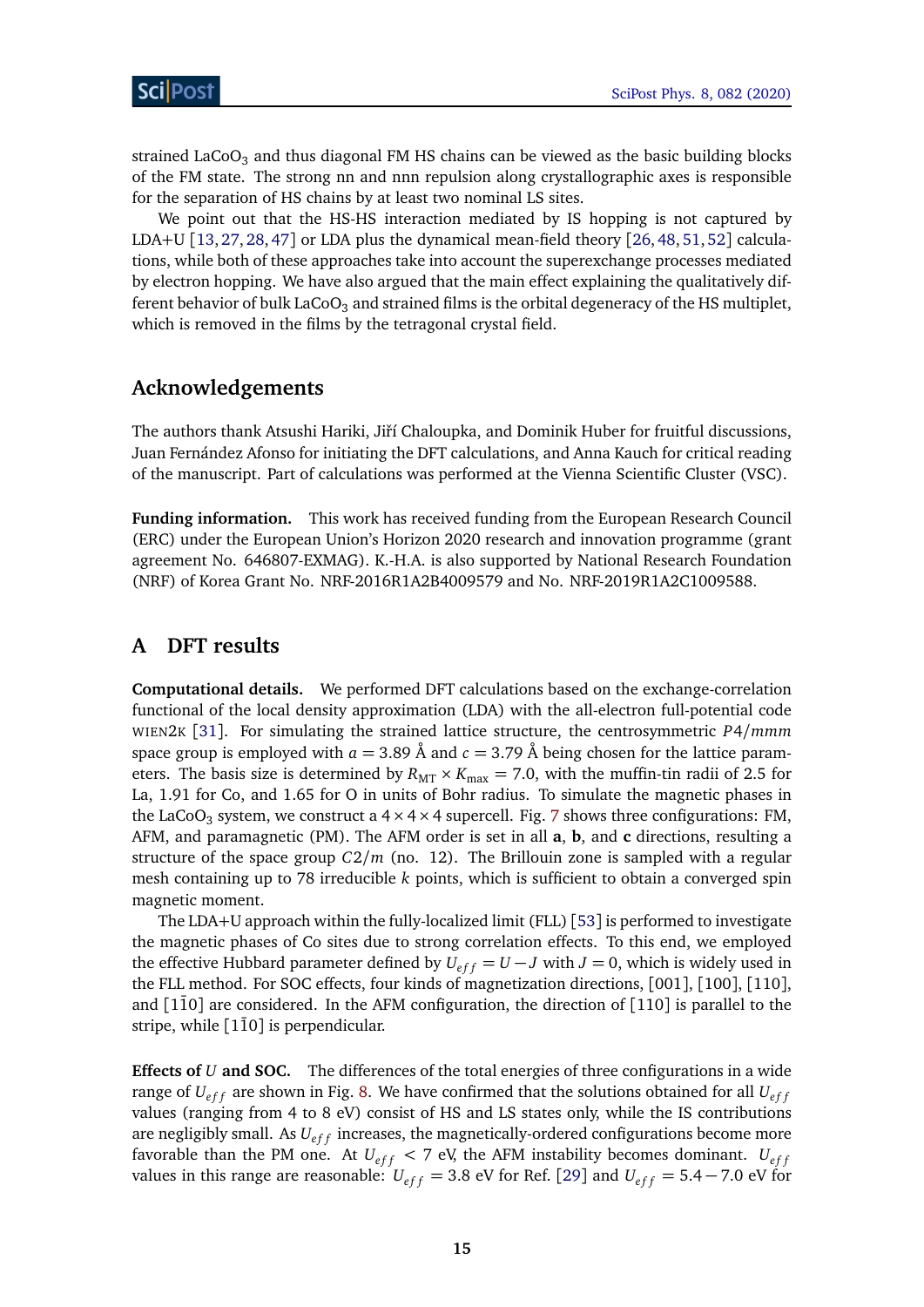# Sci Post

<span id="page-15-1"></span>

Figure 7: Magnetic configurations of (a) FM, (b) AFM, and (c) PM, which are analyzed within the DFT approach. Here, the spin states are indicated for HS↑ (red triangle-up), HS↓ (blue triangle-down), and LS (yellow circle).

<span id="page-15-2"></span>

Figure 8: Energy differences as functions of  $U_{eff}$  for (a)  $E_{FM} - E_{PM}$  (red),  $E_{AFM} - E_{PM}$ (green), and (b)  $E_{AFM} - E_{FM}$ .

Ref. [[28](#page-18-11)] to study the HS-LS mixture. At  $U_{eff} > 7$  eV, the FM configuration has the lowest energy, but the energy gain with respect to the AFM setting remains small (about 2 meV/f.u.).

Fig. [9](#page-16-2) shows the energies at different magnetization directions in the presence of SOC. Our results indicate that the easy axis lies on the **ab** plane and can not be aligned to the **c** axis. For the AFM phase, the prefferred orientation corresponds to the  $[1\bar{1}0]$  direction. Compared to Fig. [8\(](#page-15-2)a), SOC results in an increase of the energy difference *EPM* − *EF M/AF M* by about 20 meV that agrees well with the calculated energy lowering of HS*<sup>z</sup>* states in Fig. [4.](#page-9-1)

## <span id="page-15-0"></span>**B Coupling constants**

The matrix elements determining the free-particle local and hopping terms in Eq. [\(1\)](#page-3-1) are obtained from the Wannier projection on the Co *d*-only model. In the absence of SOC, the local matrix is diagonal in the cubic harmonics basis. Denoting the states  $d_{xy}$ ,  $d_{yz}$ ,  $d_{zy}$ , *d*<sub>x</sub>2−<sub>*y*</sub>2, and *d*<sub>3z</sub>2−<sub>*r*</sub>2 by the indices 1−5, respectively, the corresponding diagonal elements in eV units are:  $\varepsilon_1 = 0$ ,  $\varepsilon_{2,3} = 0.028$ ,  $\varepsilon_4 = 1.591$ , and  $\varepsilon_5 = 1.75$ . The nn hopping term,  $\mathcal{H}_t = \sum_{\mathbf{i},\mathbf{e}} \sum_{\kappa\lambda} t_{\kappa\lambda}^{(\mathbf{e})} c_{\mathbf{i}\mathbf{i}}^{\dagger}$  $\int_{i\kappa}^{1} c_{i+e\lambda}$ , where the indices **i** and **e** have the same meaning as in Eq. [\(2\)](#page-3-0), has equivalent elements in the spin-up and spin-down sectors and no mixing between them. Due to spatial symmetries, the structure of the nonzero matrix elements  $t_{\kappa\lambda}^{(\mathbf{e})}$  in the orbital domain has also a compact form. In particular, for the nn hopping amplitudes in the *x y* plane, the diagonal elements are  $t_{11}^{(x)} = t_{11}^{(y)} = -0.163$ ,  $t_{22}^{(x)} = t_{33}^{(y)} = -0.028$ ,  $t_{33}^{(x)} = t_{22}^{(y)} = -0.141$ ,  $t_{44}^{(x)} = t_{44}^{(y)} = -0.442$ , and  $t_{55}^{(x)} = t_{55}^{(y)} = -0.165$ , while there are nonzero off-diagonal elements only between the  $e_g$  states,  $t_{45}^{(x)} = t_{54}^{(x)} = -t_{45}^{(y)} = -t_{54}^{(y)} = 0.269$ . Along the *z* axis, the nn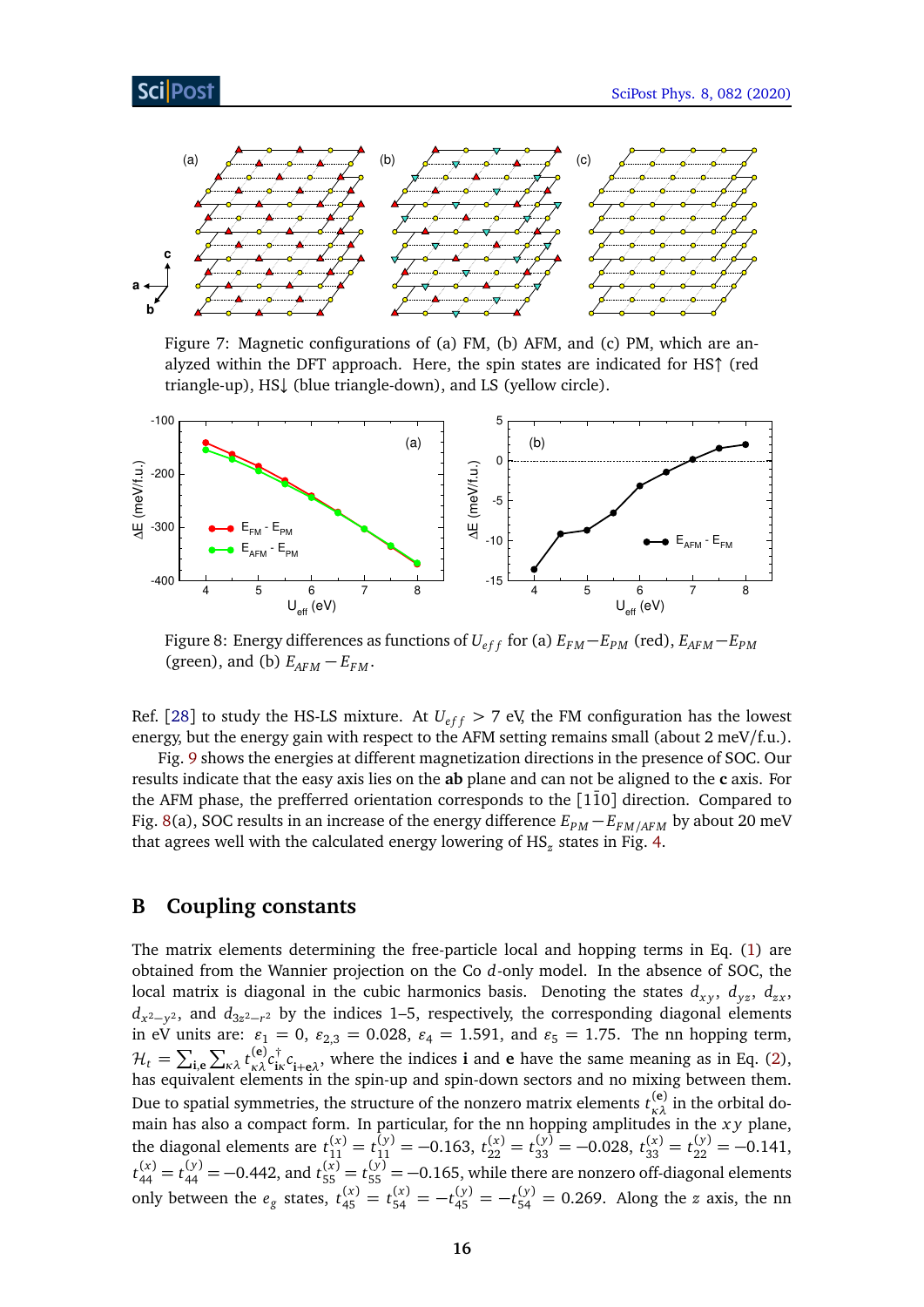## ScilPost

<span id="page-16-2"></span>

Figure 9: Energy differences at various magnetization directions of SOC for (a)  $U_{eff}$  = 4 eV, (b)  $U_{eff}$  = 5 eV, and (c)  $U_{eff}$  = 7 eV.

hopping amplitudes have only diagonal matrix elements,  $t_{11}^{(z)} = -0.032$ ,  $t_{22}^{(z)} = t_{33}^{(z)} = -0.198$ ,  $t_{44}^{(z)} = 0.002$ , and  $t_{55}^{(z)} = -0.61$ .

In the interaction term of the Hamiltonian [\(1\)](#page-3-1), we employ the Slater parameterization of the intra-atomic electron-electron interaction matrix  $U_{\kappa\lambda\mu\nu}(F_0, F_2, F_4)$  with the interaction strength  $F_0 = 2.1$  eV, the Hund's coupling  $\tilde{J} = (F_2 + F_4)/14 = 0.66$  eV, and the ratio of Slater integrals  $F_4/F_2 = 0.625$  [[54](#page-20-8)]. These interaction parameters were found to provide a good quantitative agreement with the RIXS measurements in LaCoO $_3$  [[22,](#page-18-4) [23](#page-18-5)]. The employed am-plitude of SOC ζ = 56 meV is based on the electronic-structure analysis in LaSrCoO<sub>4</sub> [[55](#page-20-9)].

### <span id="page-16-0"></span>**C Spin and angular momentum matrices**

In the presence of SOC with the amplitude  $\zeta = 56$  meV and in the basis spanned by  $J = 1$ states with  $J_z = \{1, 0, -1\}$ , see Figs. [4](#page-9-1) (b), (a), and (c), respectively, the spin and angular momentum matrices take the form

$$
S_z = \begin{pmatrix} 1.245 & 0 & 0 \\ 0 & 0 & 0 \\ 0 & 0 & -1.245 \end{pmatrix}, \qquad L_z = \begin{pmatrix} 0.245 & 0 & 0 \\ 0 & 0 & 0 \\ 0 & 0 & -0.245 \end{pmatrix},
$$

$$
S_x = \begin{pmatrix} 0 & 1.141 & 0 \\ 1.141 & 0 & 1.141 \\ 0 & 1.141 & 0 \end{pmatrix}, \quad L_x = \begin{pmatrix} 0 & -0.418 & 0 \\ -0.418 & 0 & -0.418 \\ 0 & -0.418 & 0 \end{pmatrix}.
$$

## **References**

- <span id="page-16-1"></span>[1] J. B. Goodenough, *An interpretation of the magnetic properties of the perovskite-type mixed crystals La*1−*xSrxCoO*3−*λ*, J. Phys. Chem. Solid **6**, 287 (1958), doi[:10.1016](https://doi.org/10.1016/0022-3697(58)90107-0)/0022- [3697\(58\)90107-0.](https://doi.org/10.1016/0022-3697(58)90107-0)
- [2] P. M. Raccah and J. B. Goodenough, *First-order localized-electron* ↔ *collective-electron transition in LaCo*O<sup>3</sup> , Phys. Rev. **155**, 932 (1967), doi:10.1103/[PhysRev.155.932.](https://doi.org/10.1103/PhysRev.155.932)
- [3] R. R. Heikes, R. C. Miller and R. Mazelsky, *Magnetic and electrical anomalies in LaCoO*<sup>3</sup> , Physica **30**, 1600 (1964), doi:10.1016/[0031-8914\(64\)90182-X.](https://doi.org/10.1016/0031-8914(64)90182-X)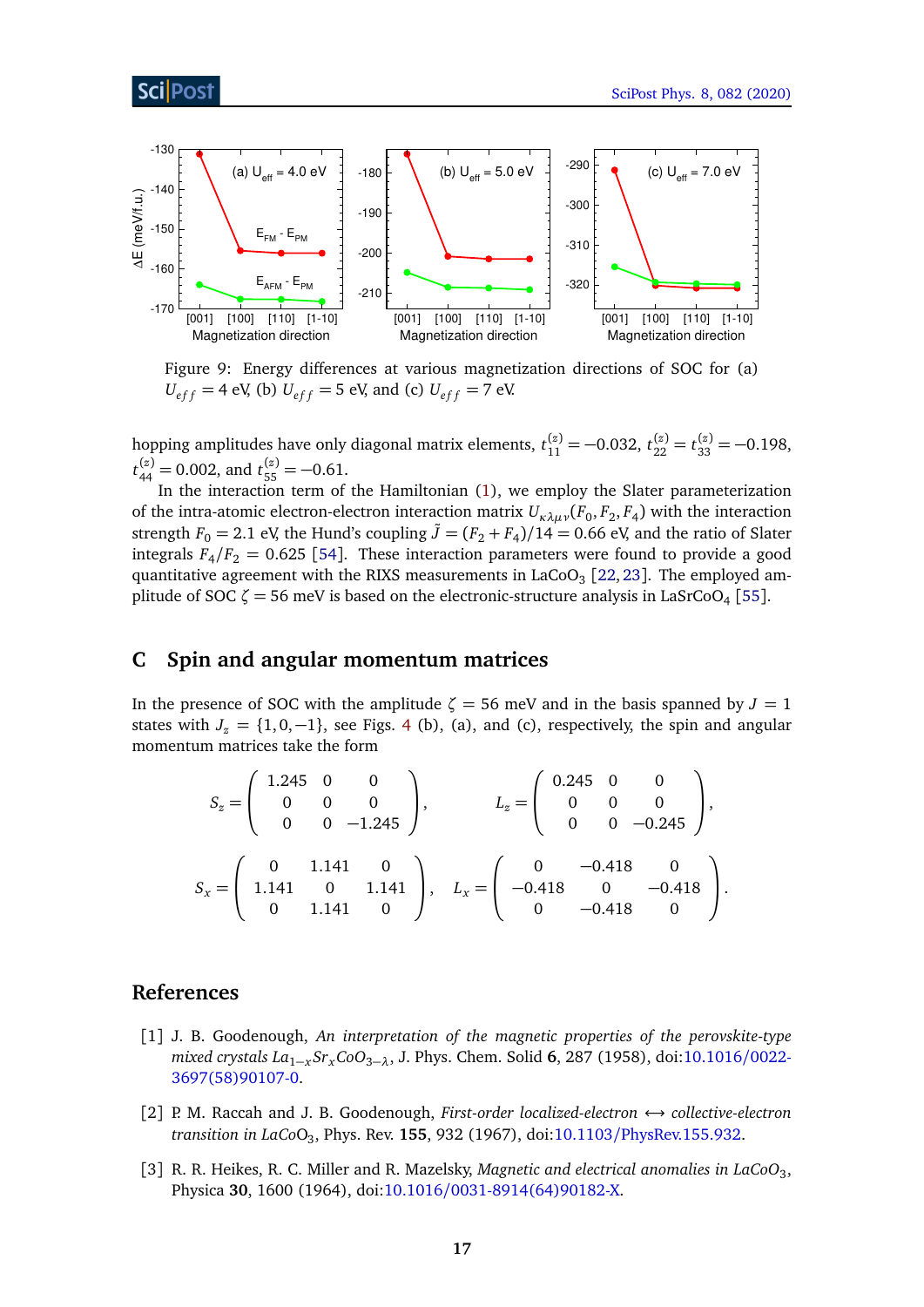- <span id="page-17-0"></span>[4] M. Abbate, J. C. Fuggle, A. Fujimori, L. H. Tjeng, C. T. Chen, R. Potze, G. A. Sawatzky, H. Eisaki and S. Uchida, *Electronic structure and spin-state transition of* LaCoO<sub>3</sub>, Phys. Rev. B **47**, 16124 (1993), doi:10.1103/[PhysRevB.47.16124.](https://doi.org/10.1103/PhysRevB.47.16124)
- <span id="page-17-1"></span>[5] D. Fuchs, C. Pinta, T. Schwarz, P. Schweiss, P. Nagel, S. Schuppler, R. Schneider, M. Merz, G. Roth and H. v. Löhneysen, *Ferromagnetic order in epitaxially strained LaCoO*<sup>3</sup> *thin films*, Phys. Rev. B **75**, 144402 (2007), doi:10.1103/[PhysRevB.75.144402.](https://doi.org/10.1103/PhysRevB.75.144402)
- [6] A. Herklotz, A. D. Rata, L. Schultz and K. Dörr, *Reversible strain effect on the magnetization of* LaCoO<sup>3</sup> *films*, Phys. Rev. B **79**, 092409 (2009), doi:10.1103/[PhysRevB.79.092409.](https://doi.org/10.1103/PhysRevB.79.092409)
- [7] V. V. Mehta, M. Liberati, F. J. Wong, R. V. Chopdekar, E. Arenholz and Y. Suzuki, *Ferromagnetism in tetragonally distorted LaCoO*<sup>3</sup> *thin films*, J. Appl. Phys. **105**, 07E503 (2009), doi:10.1063/[1.3059606.](https://doi.org/10.1063/1.3059606)
- [8] N. Biškup, J. Salafranca, V. Mehta, M. P. Oxley, Y. Suzuki, S. J. Pennycook, S. T. Pantelides and M. Varela, *Insulating ferromagnetic* LaCoO3−*<sup>δ</sup> films: A phase induced by ordering of oxygen vacancies*, Phys. Rev. Lett. **112**, 087202 (2014), doi:10.1103/[PhysRevLett.112.087202.](https://doi.org/10.1103/PhysRevLett.112.087202)
- <span id="page-17-2"></span>[9] Q. Feng, D. Meng, H. Zhou, G. Liang, Z. Cui, H. Huang, J. Wang, J. Guo, C. Ma, X. Zhai, Q. Lu and Y. Lu, *Direct imaging revealing halved ferromagnetism in tensile-strained* LaCoO<sup>3</sup> *thin films*, Phys. Rev. Materials **3**, 074406 (2019), doi:10.1103/[PhysRevMaterials.3.074406.](https://doi.org/10.1103/PhysRevMaterials.3.074406)
- <span id="page-17-3"></span>[10] J. W. Freeland, J. X. Ma and J. Shi, *Ferromagnetic spin-correlations in strained LaCoO*<sup>3</sup> *thin films*, Appl. Phys. Lett. **93**, 212501 (2008), doi:10.1063/[1.3027063.](https://doi.org/10.1063/1.3027063)
- <span id="page-17-4"></span>[11] J. Fujioka, Y. Yamasaki, H. Nakao, R. Kumai, Y. Murakami, M. Nakamura, M. Kawasaki and Y. Tokura, *Spin-orbital superstructure in strained ferrimagnetic perovskite cobalt oxide*, Phys. Rev. Lett. **111**, 027206 (2013), doi:10.1103/[PhysRevLett.111.027206.](https://doi.org/10.1103/PhysRevLett.111.027206)
- <span id="page-17-5"></span>[12] Q. Q. Lan, X. Shen, H. W. Yang, H. R. Zhang, J. Zhang, X. X. Guan, Y. Yao, Y. G. Wang, R. C. Yu, Y. Peng and J. R. Sun, *Correlation between magnetism and "dark stripes" in strained* La1−*x*Sr*x*CoO<sup>3</sup> *epitaxial films (*0 ≤ *x* ≤ 0.1*)*, Appl. Phys. Lett. **107**, 242404 (2015), doi:10.1063/[1.4937562.](https://doi.org/10.1063/1.4937562)
- <span id="page-17-6"></span>[13] M. A. Korotin, S. Y. Ezhov, I. V. Solovyev, V. I. Anisimov, D. I. Khomskii and G. A. Sawatzky, *Intermediate-spin state and properties of* LaCoO<sup>3</sup> , Phys. Rev. B **54**, 5309 (1996), doi:10.1103/[PhysRevB.54.5309.](https://doi.org/10.1103/PhysRevB.54.5309)
- [14] C. Zobel, M. Kriener, D. Bruns, J. Baier, M. Grüninger, T. Lorenz, P. Reutler and A. Revcolevschi, *Evidence for a low-spin to intermediate-spin state transition in* LaCoO<sub>3</sub>, Phys. Rev. B **66**, 020402 (2002), doi:10.1103/[PhysRevB.66.020402.](https://doi.org/10.1103/PhysRevB.66.020402)
- [15] S. Noguchi, S. Kawamata, K. Okuda, H. Nojiri and M. Motokawa, *Evidence* for the excited triplet of  $Co^{3+}$  in LaCoO<sub>3</sub>, Phys. Rev. B  $66$ , 094404 (2002), doi:10.1103/[PhysRevB.66.094404.](https://doi.org/10.1103/PhysRevB.66.094404)
- [16] G. Maris, Y. Ren, V. Volotchaev, C. Zobel, T. Lorenz and T. T. M. Palstra, *Evidence for orbital ordering in* LaCoO<sup>3</sup> , Phys. Rev. B **67**, 224423 (2003), doi:10.1103/[PhysRevB.67.224423.](https://doi.org/10.1103/PhysRevB.67.224423)
- <span id="page-17-7"></span>[17] T. Vogt, J. A. Hriljac, N. C. Hyatt and P. Woodward, *Pressure-induced intermediateto-low spin state transition in* LaCoO<sup>3</sup> , Phys. Rev. B **67**, 140401 (2003), doi:10.1103/[PhysRevB.67.140401.](https://doi.org/10.1103/PhysRevB.67.140401)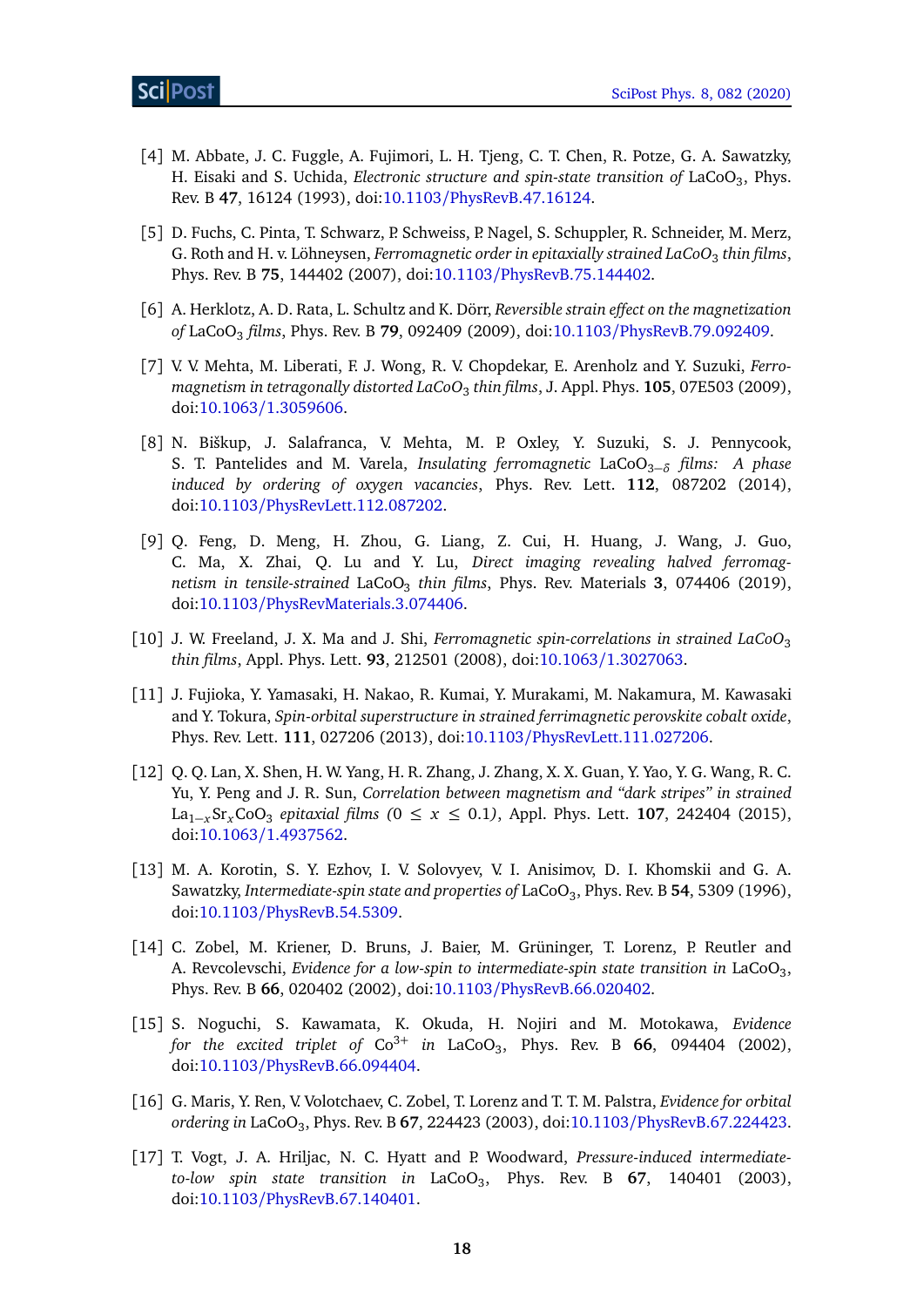- <span id="page-18-0"></span>[18] M. W. Haverkort, Z. Hu, J. C. Cezar, T. Burnus, H. Hartmann, M. Reuther, C. Zobel, T. Lorenz, A. Tanaka, N. B. Brookes, H. H. Hsieh, H.-J. Lin *et al.*, *Spin state transition in LaCoO*<sup>3</sup> *studied using soft X-ray absorption spectroscopy and magnetic circular dichroism*, Phys. Rev. Lett. **97**, 176405 (2006), doi:10.1103/[PhysRevLett.97.176405.](https://doi.org/10.1103/PhysRevLett.97.176405)
- <span id="page-18-1"></span>[19] A. Podlesnyak, S. Streule, J. Mesot, M. Medarde, E. Pomjakushina, K. Conder, A. Tanaka, M. W. Haverkort and D. I. Khomskii, *Spin-state transition in LaCoO*<sup>3</sup> *: Direct neutron spectroscopic evidence of excited magnetic states*, Phys. Rev. Lett. **97**, 247208 (2006), doi:10.1103/[PhysRevLett.97.247208.](https://doi.org/10.1103/PhysRevLett.97.247208)
- <span id="page-18-2"></span>[20] M. W. Haverkort, *Spin and orbital degrees of freedom in transition metal oxides and oxide thin films studied by soft x-ray absorption spectroscopy*, Ph.D. thesis, Universität zu Köln (2005), [arXiv:cond-mat](https://arxiv.org/abs/cond-mat/0505214)/0505214.
- <span id="page-18-3"></span>[21] A. Sotnikov and J. Kuneš, *Field-induced exciton condensation in LaCoO*<sup>3</sup> , Sci. Rep. **6**, 30510 (2016), doi:10.1038/[srep30510.](https://doi.org/10.1038/srep30510)
- <span id="page-18-4"></span>[22] R.-P. Wang, A. Hariki, A. Sotnikov, F. Frati, J. Okamoto, H.-Y. Huang, A. Singh, D.-J. Huang, K. Tomiyasu, C.-H. Du, J. Kuneš and F. M. F. de Groot, *Excitonic dispersion of the intermediate spin state in LaCoO*<sup>3</sup> *revealed by resonant inelastic x-ray scattering*, Phys. Rev. B **98**, 035149 (2018), doi:10.1103/[PhysRevB.98.035149.](https://doi.org/10.1103/PhysRevB.98.035149)
- <span id="page-18-5"></span>[23] A. Hariki, R.-P. Wang, A. Sotnikov, T. Tomiyasu, D. Betto, N. B. Brookes, Y. Uemura, M. Ghiasi, F. M. F. de Groot and J. Kuneš, *Melting of excitonic dispersion in LaCoO<sub>3</sub>: theory and experiment* (2019), arXiv[:1912.02564.](https://arxiv.org/abs/1912.02564)
- <span id="page-18-6"></span>[24] K. Asai, O. Yokokura, N. Nishimori, H. Chou, J. M. Tranquada, G. Shirane, S. Higuchi, Y. Okajima and K. Kohn, *Neutron-scattering study of the spin-state transition and magnetic correlations in La*1−*xSrxCoO*<sup>3</sup> *(x* =*0 and 0.08)*, Phys. Rev. B **50**, 3025 (1994), doi:10.1103/[PhysRevB.50.3025.](https://doi.org/10.1103/PhysRevB.50.3025)
- <span id="page-18-7"></span>[25] K. Tomiyasu, T. Nomura, Y. Kobayashi, S. Ishihara, S. Ohira-Kawamura and M. Kofu, Emergent units of itinerant spin-state excitations in LaCoO $_3$  (2018), arXiv[:1808.05888.](https://arxiv.org/abs/1808.05888)
- <span id="page-18-8"></span>[26] G. Zhang, E. Gorelov, E. Koch and E. Pavarini, *Importance of exchange anisotropy and superexchange for the spin-state transitions in RCoO*<sup>3</sup> *(R= rare earth) cobaltates*, Phys. Rev. B **86**, 184413 (2012), doi:10.1103/[PhysRevB.86.184413.](https://doi.org/10.1103/PhysRevB.86.184413)
- <span id="page-18-9"></span>[27] J. M. Rondinelli and N. A. Spaldin, *Structural effects on the spin-state transition in epitaxially strained* LaCoO<sub>3</sub> *films*, Phys. Rev. B 79, 054409 (2009), doi:10.1103/[PhysRevB.79.054409.](https://doi.org/10.1103/PhysRevB.79.054409)
- <span id="page-18-11"></span>[28] H. Hsu, P. Blaha and R. M. Wentzcovitch, *Ferromagnetic insulating state in tensilestrained LaCoO*<sup>3</sup> *thin films from LDA* + *U calculations*, Phys. Rev. B **85**, 140404 (2012), doi:10.1103/[PhysRevB.85.140404.](https://doi.org/10.1103/PhysRevB.85.140404)
- <span id="page-18-12"></span>[29] H. Seo, A. Posadas and A. A. Demkov, *Strain-driven spin-state transition and superexchange interaction in LaCoO*<sup>3</sup> *: Ab initio study*, Phys. Rev. B **86**, 014430 (2012), doi:10.1103/[PhysRevB.86.014430.](https://doi.org/10.1103/PhysRevB.86.014430)
- <span id="page-18-10"></span>[30] B. Geisler and R. Pentcheva, *Competition of defect ordering and site disproportionation in strained LaCoO*<sup>3</sup> *on SrTiO*<sup>3</sup> *(001)*, Phys. Rev. B **101**, 165108 (2020), doi:10.1103/[PhysRevB.101.165108.](https://doi.org/10.1103/PhysRevB.101.165108)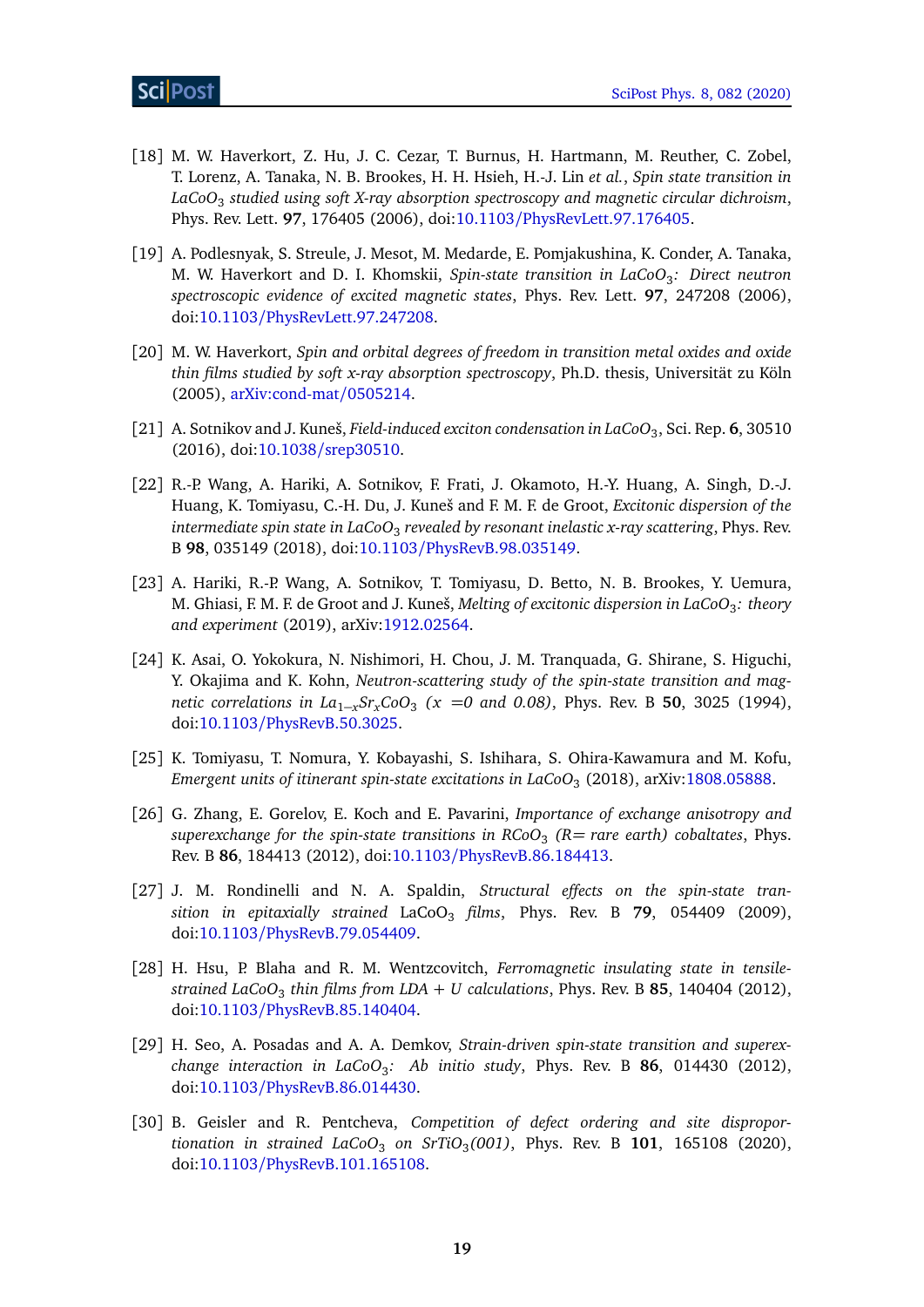- <span id="page-19-0"></span>[31] P. Blaha, K. Schwarz, G. K. H. Madsen, D. Kvasnicka and J. Luitz, *WIEN2K, An augmented plane wave + local orbitals program for calculating crystal properties*, Karlheinz Schwarz, Techn. Universität Wien, Austria (2001).
- <span id="page-19-1"></span>[32] J. Kuneš, R. Arita, P. Wissgott, A. Toschi, H. Ikeda and K. Held, *Wien2wannier: From linearized augmented plane waves to maximally localized Wannier functions*, Comp. Phys. Comm. **181**, 1888 (2010), doi:10.1016/[j.cpc.2010.08.005.](https://doi.org/10.1016/j.cpc.2010.08.005)
- <span id="page-19-2"></span>[33] A. A. Mostofi, J. R. Yates, G. Pizzi, Y.-S. Lee, I. Souza, D. Vanderbilt and N. Marzari, *An updated version of wannier90: A tool for obtaining maximally-localised Wannier functions*, Comp. Phys. Comm. **185**, 2309 (2014), doi:10.1016/[j.cpc.2014.05.003.](https://doi.org/10.1016/j.cpc.2014.05.003)
- <span id="page-19-3"></span>[34] J. R. Schrieffer and P. A. Wolff, *Relation between the Anderson and Kondo Hamiltonians*, Phys. Rev. **149**, 491 (1966), doi:10.1103/[PhysRev.149.491.](https://doi.org/10.1103/PhysRev.149.491)
- <span id="page-19-4"></span>[35] W. S. Choi, J.-H. Kwon, H. Jeen, J. E. Hamann-Borrero, A. Radi, S. Macke, R. Sutarto, F. He, G. A. Sawatzky, V. Hinkov, M. Kim and H. N. Lee, *Strain-induced spin states in atomically ordered cobaltites*, Nano Lett. **12**, 4966 (2012), doi:10.1021/[nl302562f.](https://doi.org/10.1021/nl302562f)
- [36] J.-H. Kwon, W. S. Choi, Y.-K. Kwon, R. Jung, J.-M. Zuo, H. N. Lee and M. Kim, *Nanoscale spin-state ordering in* LaCoO<sup>3</sup> *epitaxial thin films*, Chem. Mater. **26**, 2496 (2014), doi:10.1021/[cm5003115.](https://doi.org/10.1021/cm5003115)
- [37] G. E. Sterbinsky, R. Nanguneri, J. X. Ma, J. Shi, E. Karapetrova, J. C. Woicik, H. Park, J.-W. Kim and P. J. Ryan, *Ferromagnetism and charge order from a frozen electron configuration in strained epitaxial* LaCoO<sup>3</sup> , Phys. Rev. Lett. **120**, 197201 (2018), doi:10.1103/[PhysRevLett.120.197201.](https://doi.org/10.1103/PhysRevLett.120.197201)
- <span id="page-19-5"></span>[38] S. Li et al., *Maximization of ferromagnetism in* LaCoO<sub>3</sub> *films by competing symmetry*, Phys. Rev. Materials **3**, 114409 (2019), doi:10.1103/[PhysRevMaterials.3.114409.](https://doi.org/10.1103/PhysRevMaterials.3.114409)
- <span id="page-19-6"></span>[39] G. Kotliar, S. Y. Savrasov, K. Haule, V. S. Oudovenko, O. Parcollet and C. A. Marianetti, *Electronic structure calculations with dynamical mean-field theory*, Rev. Mod. Phys. **78**, 865 (2006), doi:10.1103/[RevModPhys.78.865.](https://doi.org/10.1103/RevModPhys.78.865)
- <span id="page-19-7"></span>[40] K. Pajskr, P. Novák, V. Pokorný, J. Kolorenč, R. Arita and J. Kuneš, *On the possibility of excitonic magnetism in ir double perovskites*, Phys. Rev. B **93**, 035129 (2016), doi:10.1103/[PhysRevB.93.035129.](https://doi.org/10.1103/PhysRevB.93.035129)
- <span id="page-19-8"></span>[41] E.-J. Guo, R. Desautels, D. Keavney, M. A. Roldan, B. J. Kirby, D. Lee, Z. Liao, T. Charlton, A. Herklotz, T. Zac Ward, M. R. Fitzsimmons and H. N. Lee, *Nanoscale ferroelastic twins formed in strained LaCoO<sub>3</sub> films, Sci. Adv. 5, eaav5050 (2019),* doi:10.1126/[sciadv.aav5050.](https://doi.org/10.1126/sciadv.aav5050)
- <span id="page-19-9"></span>[42] K. Tomiyasu et al., *Coulomb correlations intertwined with spin and orbital excitations in* LaCoO<sup>3</sup> , Phys. Rev. Lett. **119**, 196402 (2017), doi:10.1103/[PhysRevLett.119.196402.](https://doi.org/10.1103/PhysRevLett.119.196402)
- <span id="page-19-10"></span>[43] M. Blume, V. J. Emery and R. B. Griffiths, *Ising model for the λ transition and phase separation in* He<sup>3</sup> *-*He<sup>4</sup> *mixtures*, Phys. Rev. A **4**, 1071 (1971), doi:10.1103/[PhysRevA.4.1071.](https://doi.org/10.1103/PhysRevA.4.1071)
- <span id="page-19-11"></span>[44] P. G. Radaelli and S.-W. Cheong, *Structural phenomena associated with the spin-state transition in* LaCoO<sup>3</sup> , Phys. Rev. B **66**, 094408 (2002), doi:10.1103/[PhysRevB.66.094408.](https://doi.org/10.1103/PhysRevB.66.094408)
- <span id="page-19-12"></span>[45] A. Doi, J. Fujioka, T. Fukuda, S. Tsutsui, D. Okuyama, Y. Taguchi, T. Arima, A. Q. R. Baron and Y. Tokura, Multi-spin-state dynamics during insulator-metal crossover in LaCoO<sub>3</sub>, Phys. Rev. B **90**, 081109 (2014), doi:10.1103/[PhysRevB.90.081109.](https://doi.org/10.1103/PhysRevB.90.081109)